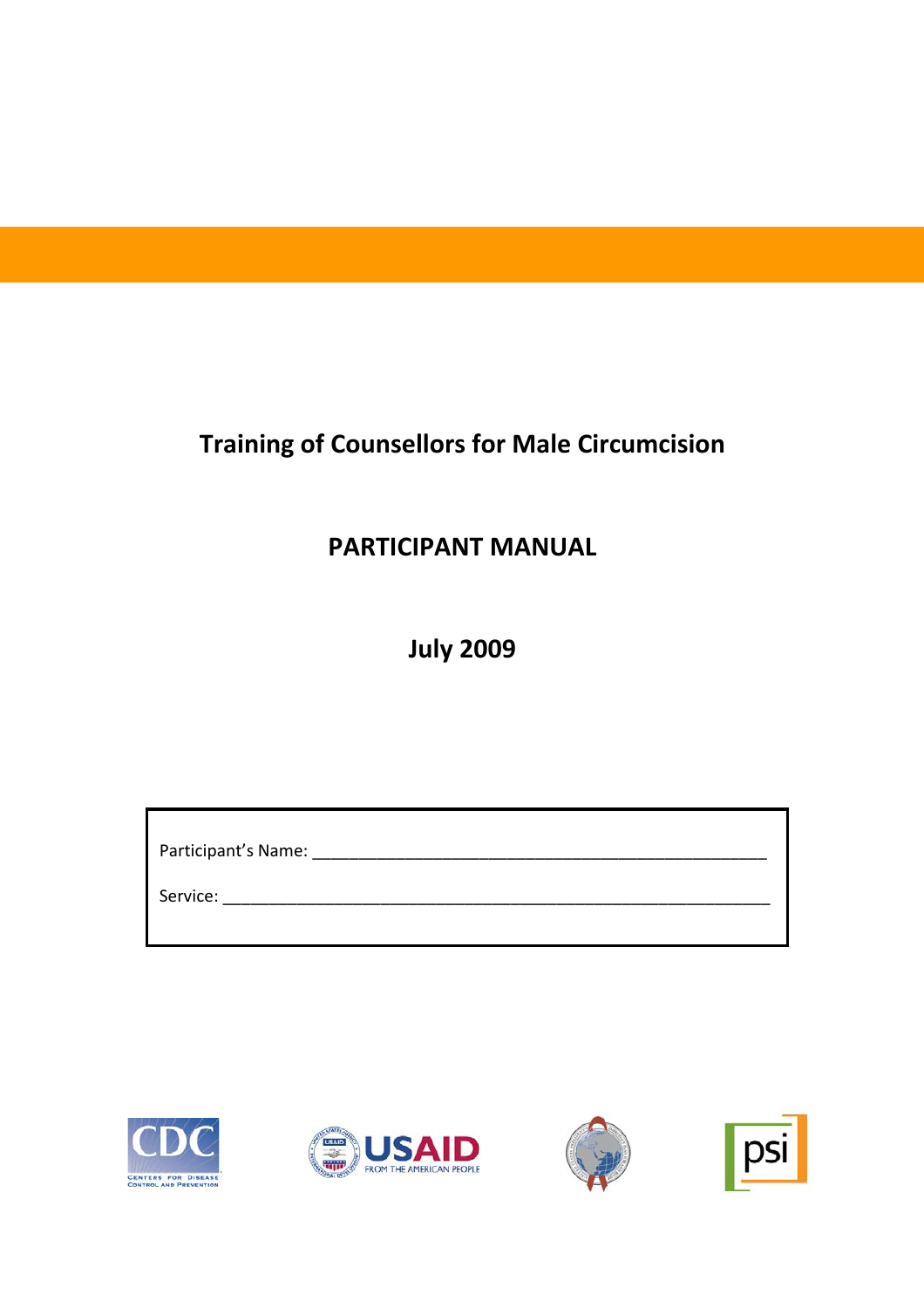### **Acknowledgements**

This training package (Facilitator and Participant Manuals) was developed in January 2009 for the male circumcision program managed by Population Services International (PSI)/Swaziland. It was tested in June 2009 and refinements were made based on participant feedback. Many of the activities and sessions are adapted from the following resources:

Society for Family Health/Zambia, *MC Counsellor Training Curriculum*, Lusaka, Zambia: SFH/Zambia, 2008.

Society for Family Health/South Africa, *MC Counsellor Training Curriculum*, Johannesburg, South Africa: SFH/South Africa, 2008.

National Cancer Institute, *Trainer's Guide for Cancer Education*, Bethesda, MD: National Cancer Institute; 2002. (http://www.cancernet.gov/PDF/3b10af4f‐4231‐ 496f-bf62-8c47bab38ce6/Trainers\_Book\_m.pdf)

DUMC Partners in Caring, Durham County Health Department, *Training of Trainers*, Durham, NC: Durham County Health Department; 2006.

Family Health International, *HIV Voluntary Counseling and Testing: Skills Training Curriculum*, Arlington, VA: Family Health International, 2005. (http://www.fhi.org/en/HIVAIDS/pub/guide/vcttrain.htm)

US Peace Corps, *Life Skills Manual*, Washington, DC: US Peace Corps; 2001. (http://www.peacecorps.gov/multimedia/pdf/library/M0063\_lifeskillscomplete.pdf)

WHO/UNAIDS/Jhpiego, *Manual for Male Circumcision under Local Anaesthesia*, Geneva, Switzerland: WHO/UNAIDS/Jhpiego; 2008.

American Medical Association, *Patient Confidentiality*. American Medical Association web site. http://www.ama‐assn.org/ama/pub/physician‐resources/legal‐ topics/patient‐physician‐relationship‐topics/patient‐confidentiality.shtml. 2009. Accessed February 11, 2009.

This manual was developed and produced by Population Services International (PSI) with support from the Bill and Melinda Gates Foundation and the US President's Emergency Plan for AIDS Relief (PEPFAR) program via the US Centers for Disease Control and Prevention and the US Agency for International Development (USAID). The views expressed in this document do not necessarily reflect those of the Bill and Melinda Gates Foundation, the US PEPFAR program, CDC or USAID.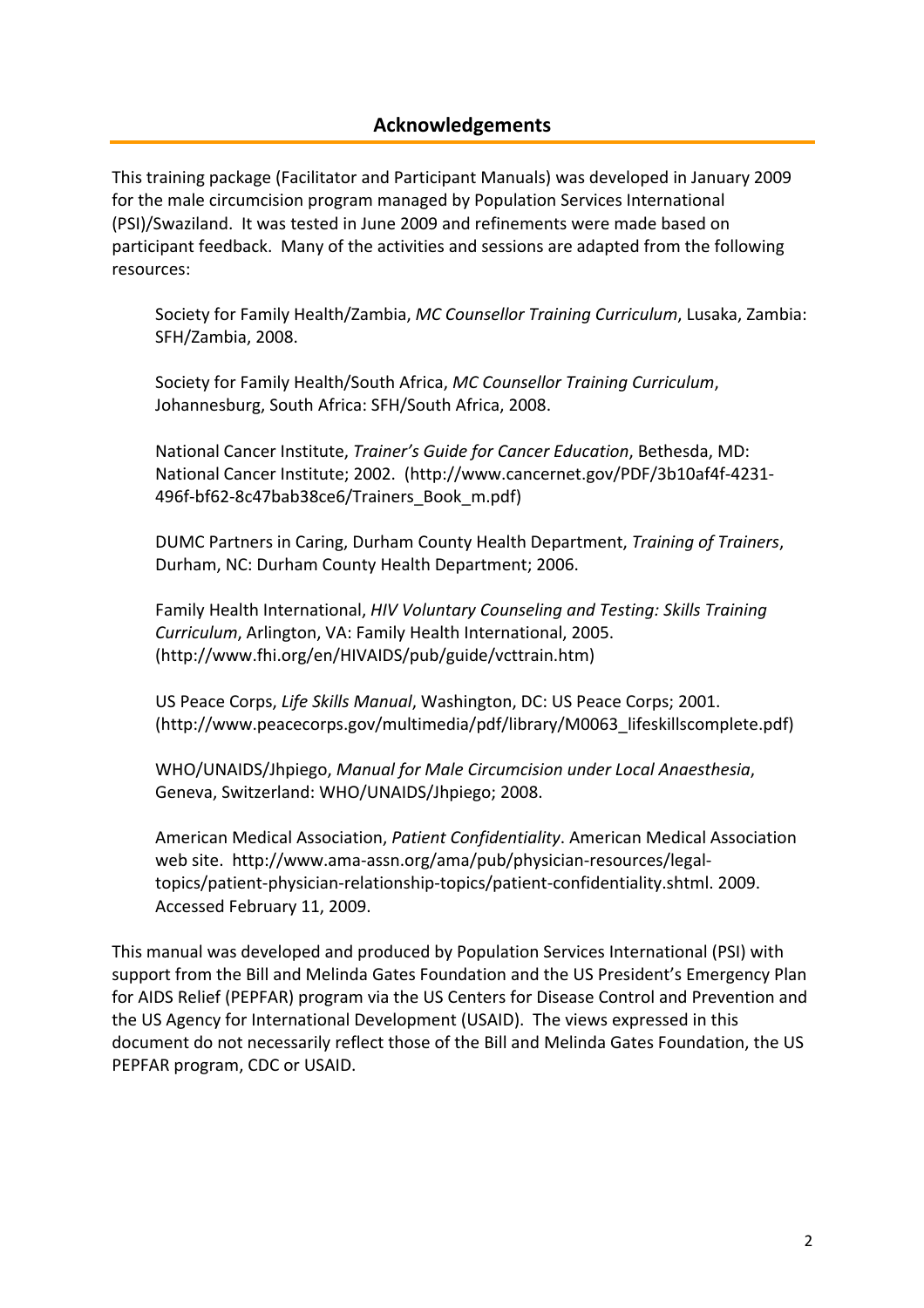# **CONTENTS**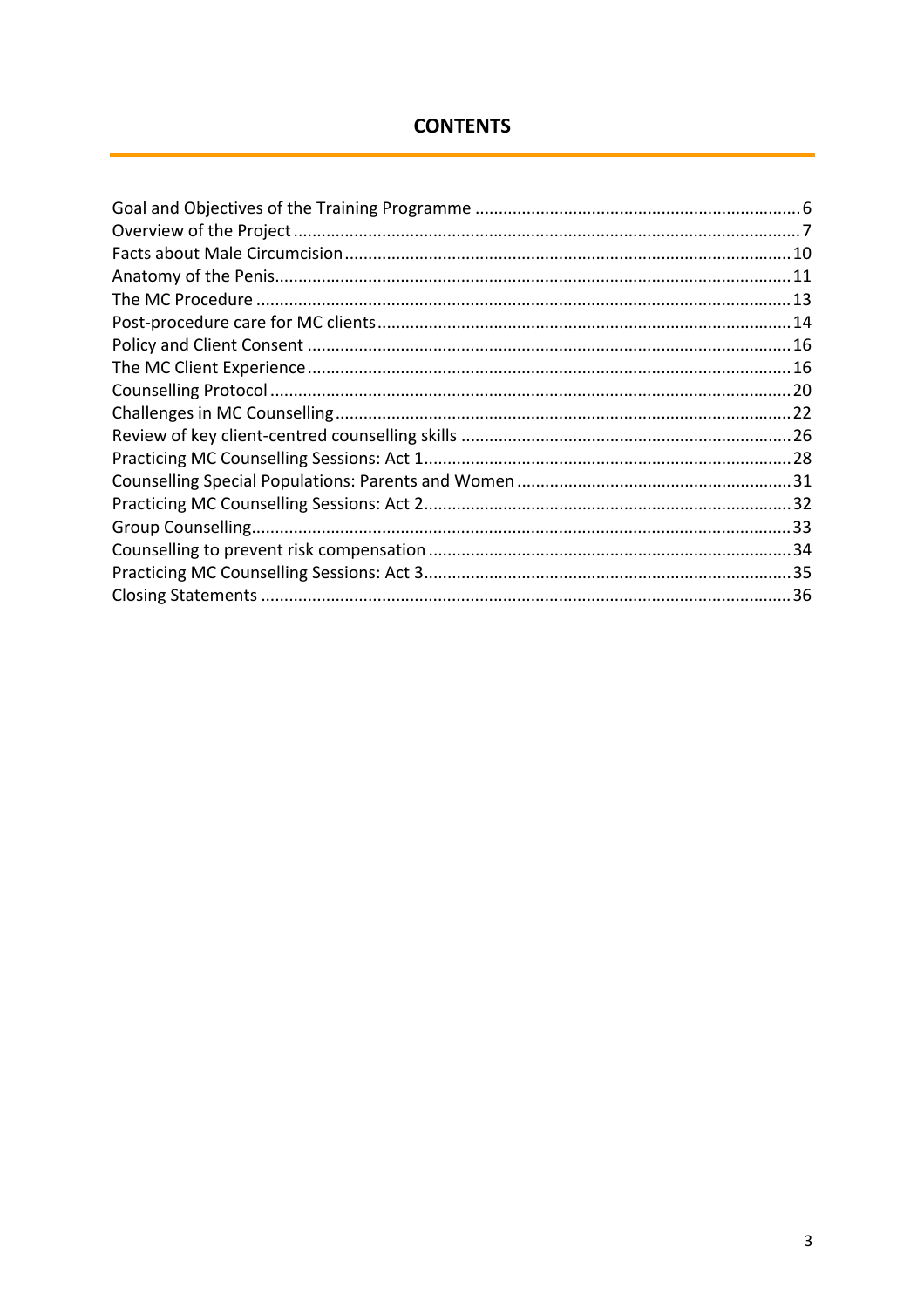### **DAY ONE**

One day in the hospital, two little boys were lying on stretchers next to each other outside of the operating theatre. The first boy leans over and asks, "What are you in for?"

"I'm here to get my tonsils out and I'm nervous," the second boy says.

The first kid says, "You've got nothing to worry about! I had that done when I was four. They put you to sleep and when you wake up they give you lots of ice cream. It's easy!"

"Well, what are you here for?" the second kid asks.

"A circumcision." The first kid replies.

The second kid says, "Wow! I had that done when I was born and I couldn't walk for a year!"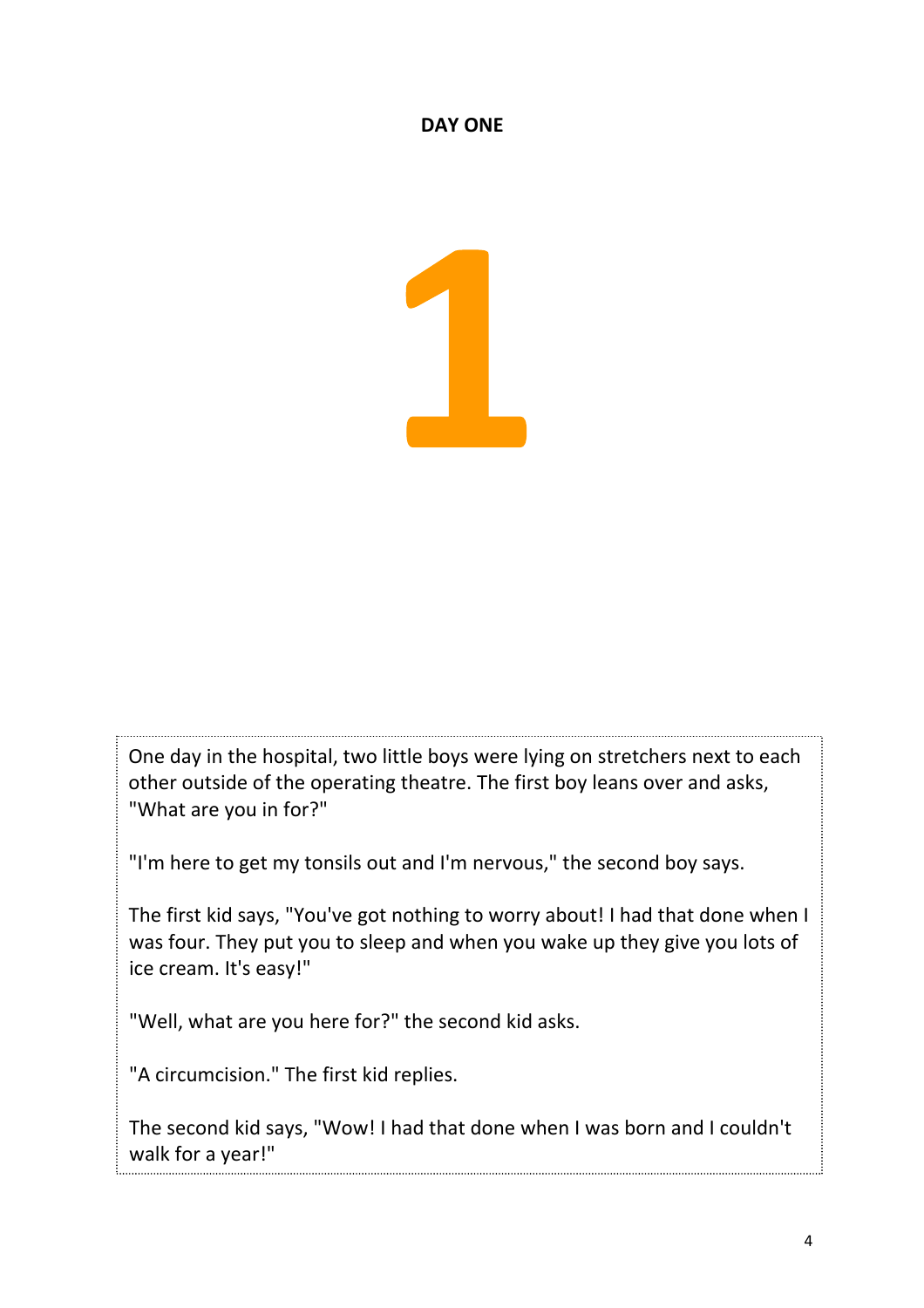# **Agenda**

Getting settled

Icebreaker: Introductions

Expectations and Workshop Overview

Overview of the MC Program

### **BREAK**

Just the Facts: Basic Information about MC

The Anatomy of the Penis

The MC Procedure

### **LUNCH**

Post‐Operative Care for MC Clients

Policy and Client Consent

The MC Client Experience

Closing: Pluses and Wishes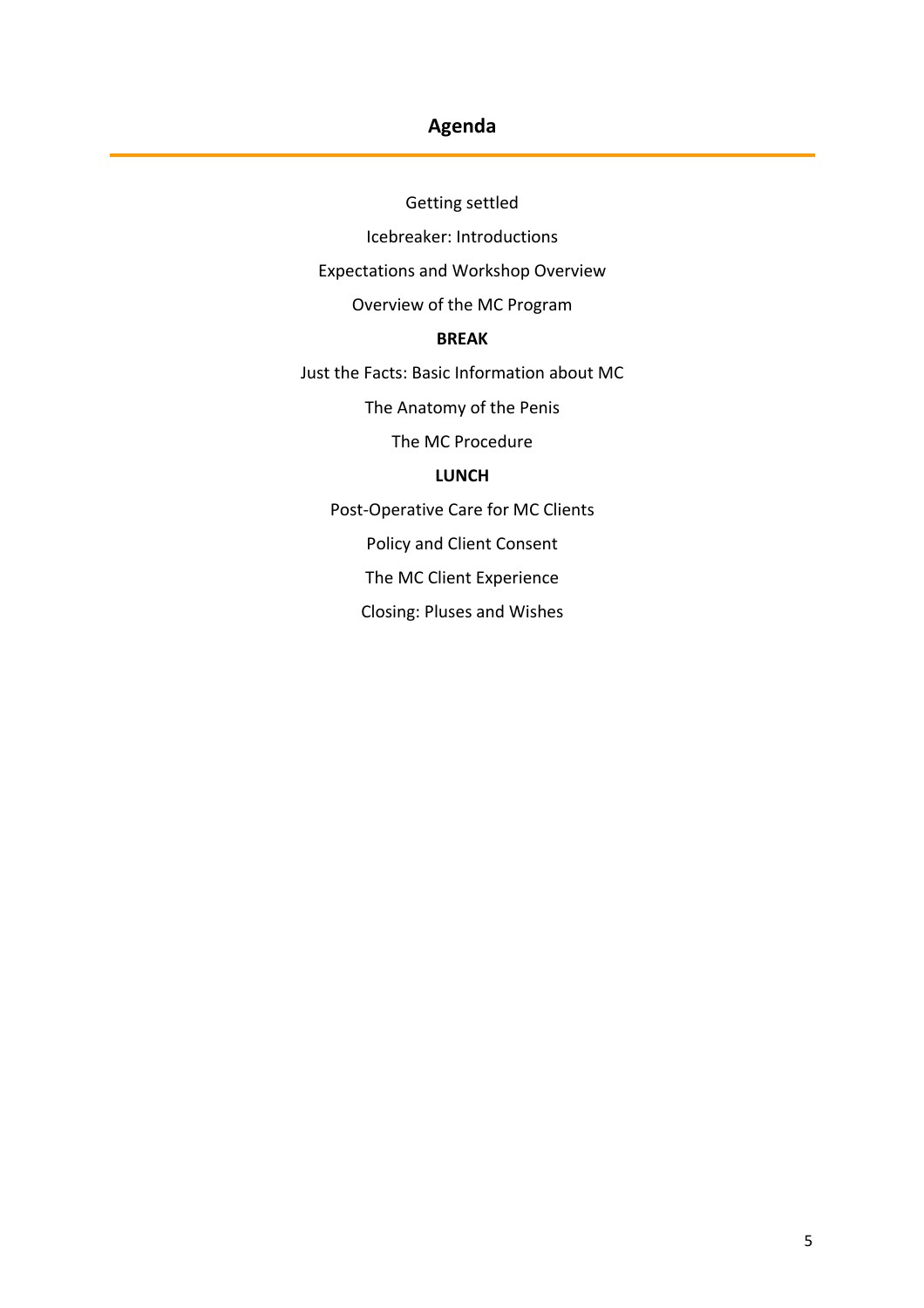<span id="page-5-0"></span>The goal of this three-day training is to prepare counsellors and nurses to provide male circumcision counselling to men, women and parents. By the end of this training, participants will be able to:

- Correctly cite the principal risks, benefits and post‐operative care procedures for male circumcision;
- Apply client‐centred counselling techniques (such as active listening, open‐ended questions, offering options) to MC and post‐procedure risk reduction counselling; and,
- Explain the ethical and legal considerations that surround MC in our country.

**A word on note boxes**: Throughout this manual, formatted spaces (like the one here) are provided to give you space to make your own notes. This manual is intended to serve as a reference tool for you, so the more you personalize it with notes that are meaningful to you, the better!

| Notes:<br><u> 1980 - Jan James James Barnett, martin de la partide de la partide de la partide de la partide de la partide </u> |  |
|---------------------------------------------------------------------------------------------------------------------------------|--|
|                                                                                                                                 |  |
|                                                                                                                                 |  |
|                                                                                                                                 |  |
|                                                                                                                                 |  |
|                                                                                                                                 |  |
|                                                                                                                                 |  |
|                                                                                                                                 |  |
|                                                                                                                                 |  |
|                                                                                                                                 |  |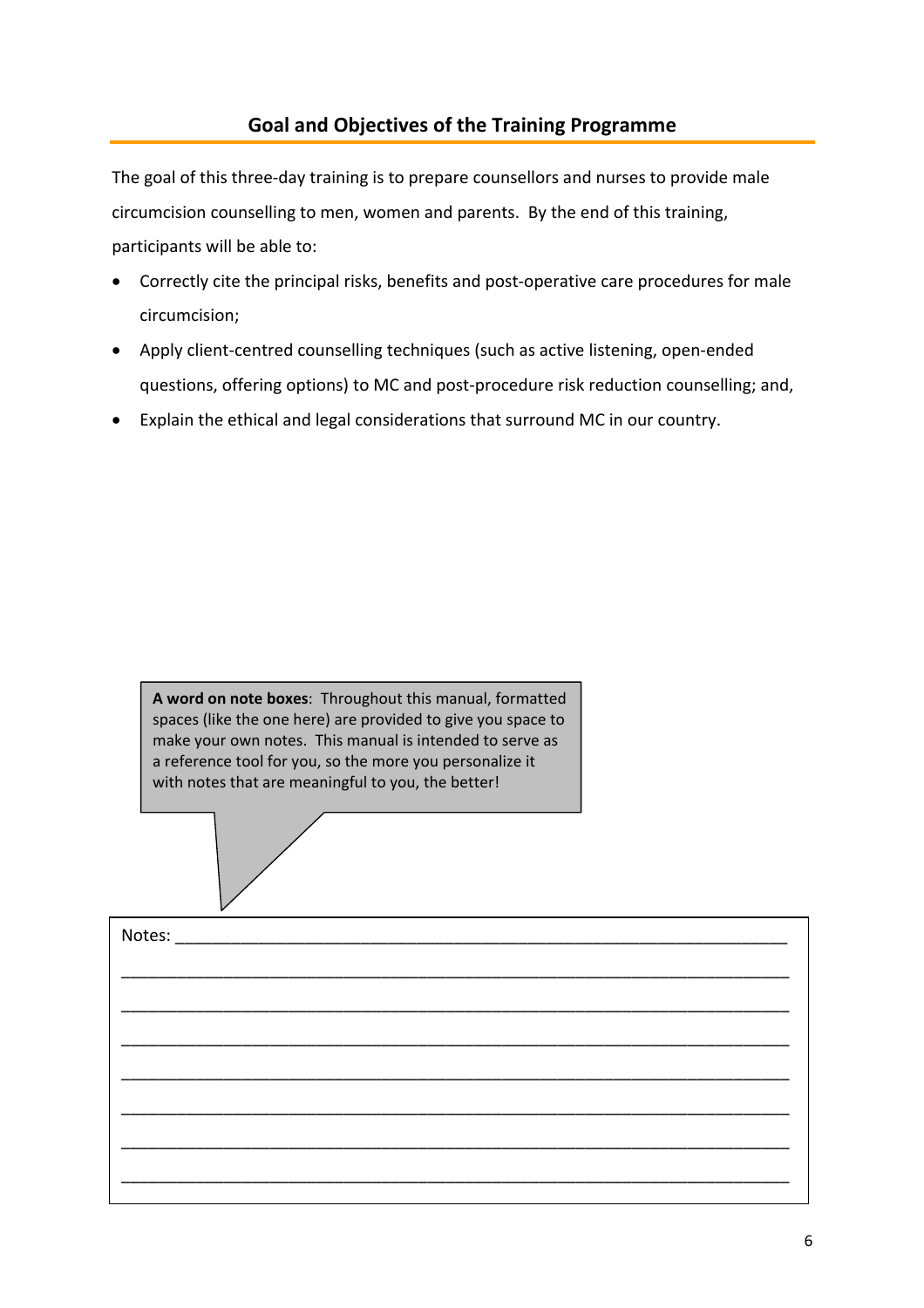### **Overview of the Project**

Notes: and the state of the state of the state of the state of the state of the state of the state of the state of the state of the state of the state of the state of the state of the state of the state of the state of the

# <span id="page-6-0"></span>The Male Circumcision Project

**Goal and Rationale** 

# **Project goal**

Decrease HIV prevalence by increasing the coverage of MC as part of a comprehensive **HIV prevention strategy** 

# How will we do this?

- Increase access to safe adult MC services;
- Increase informed demand for safe MC services;
- Ensure safer sexual behaviors among MC clients and partners of clients;
- Improve the cost effectiveness, quality and efficiency of MC services; and,
- Establish an enabling environment for the increased involvement of host country governments, other donors and organizations in expanding MC services and increasing MC prevalence.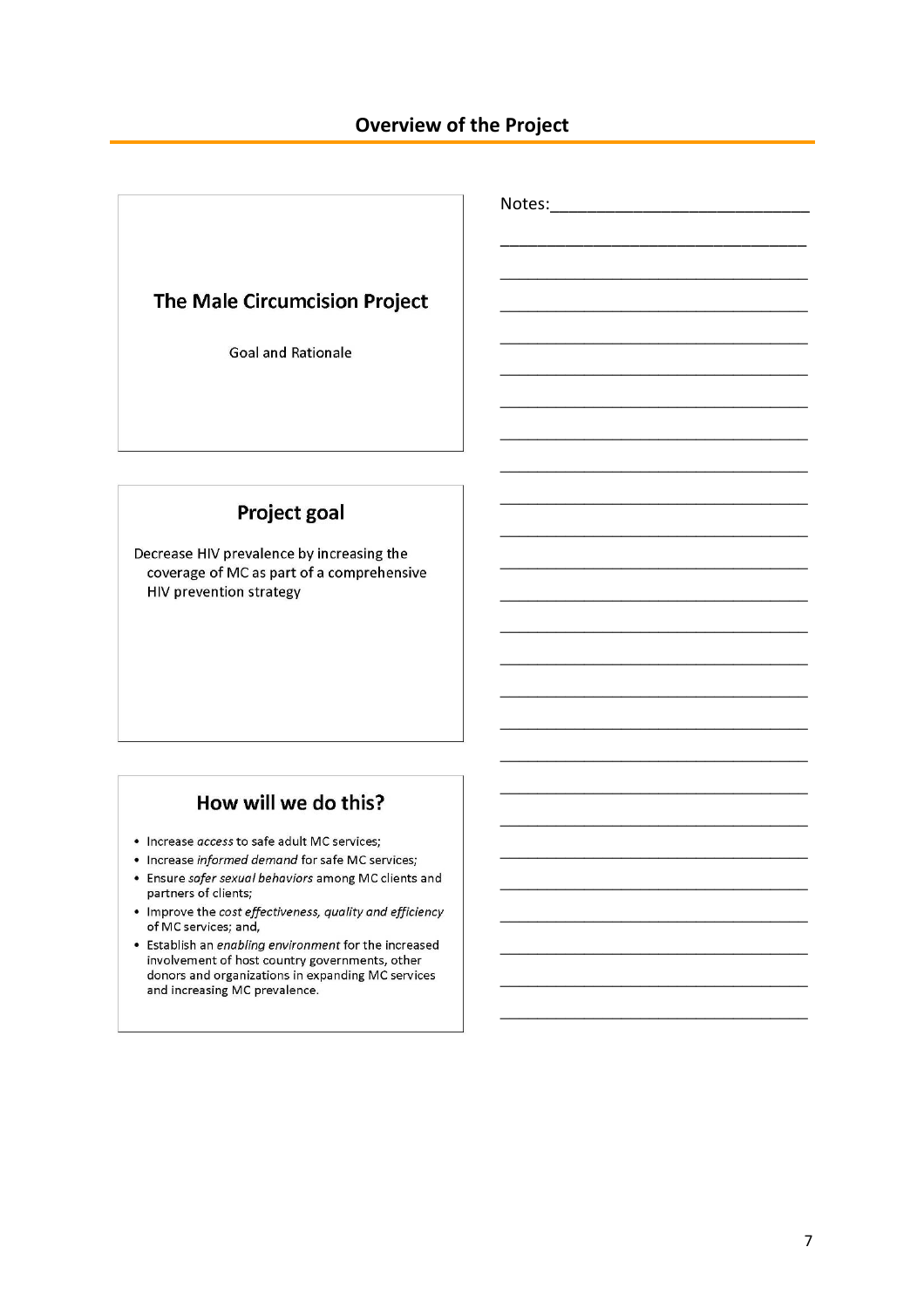

Notes:\_\_\_\_\_\_\_\_\_\_\_\_\_\_\_\_\_\_\_\_\_\_\_\_

# Simple comparison provides first evidence of MC - HIV link 2005



# Better research shows impact of MC on HIV prevalence

- Conducted research to assess this theory:
	- South Africa-semi-urban
	- Kenya-urban
	- Uganda-rural
- After two years, found that: - Circumcised men  $\rightarrow$  2.6% HIV prevalence - Uncircumcised men  $\rightarrow$  7.4% HIV prevalence
- Circumcised men less likely to acquire HIV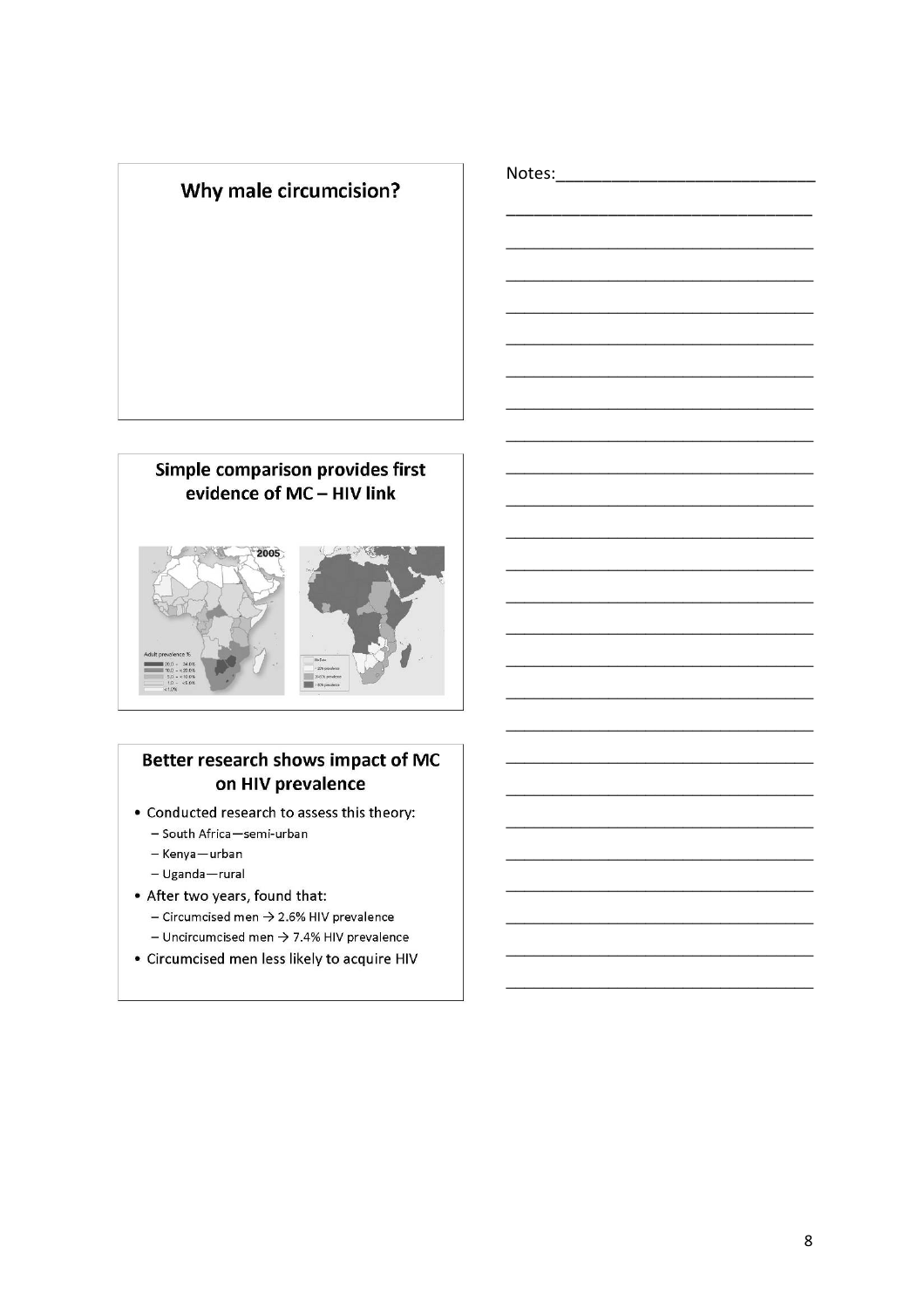# How do we fit into the project?

# Counselors are key to this project

- . Help men understand benefits and risks of MC
- Help men plan for life after MC
- Respond to fears of men accessing MC
- Support men to make good decisions
- Ensure quality services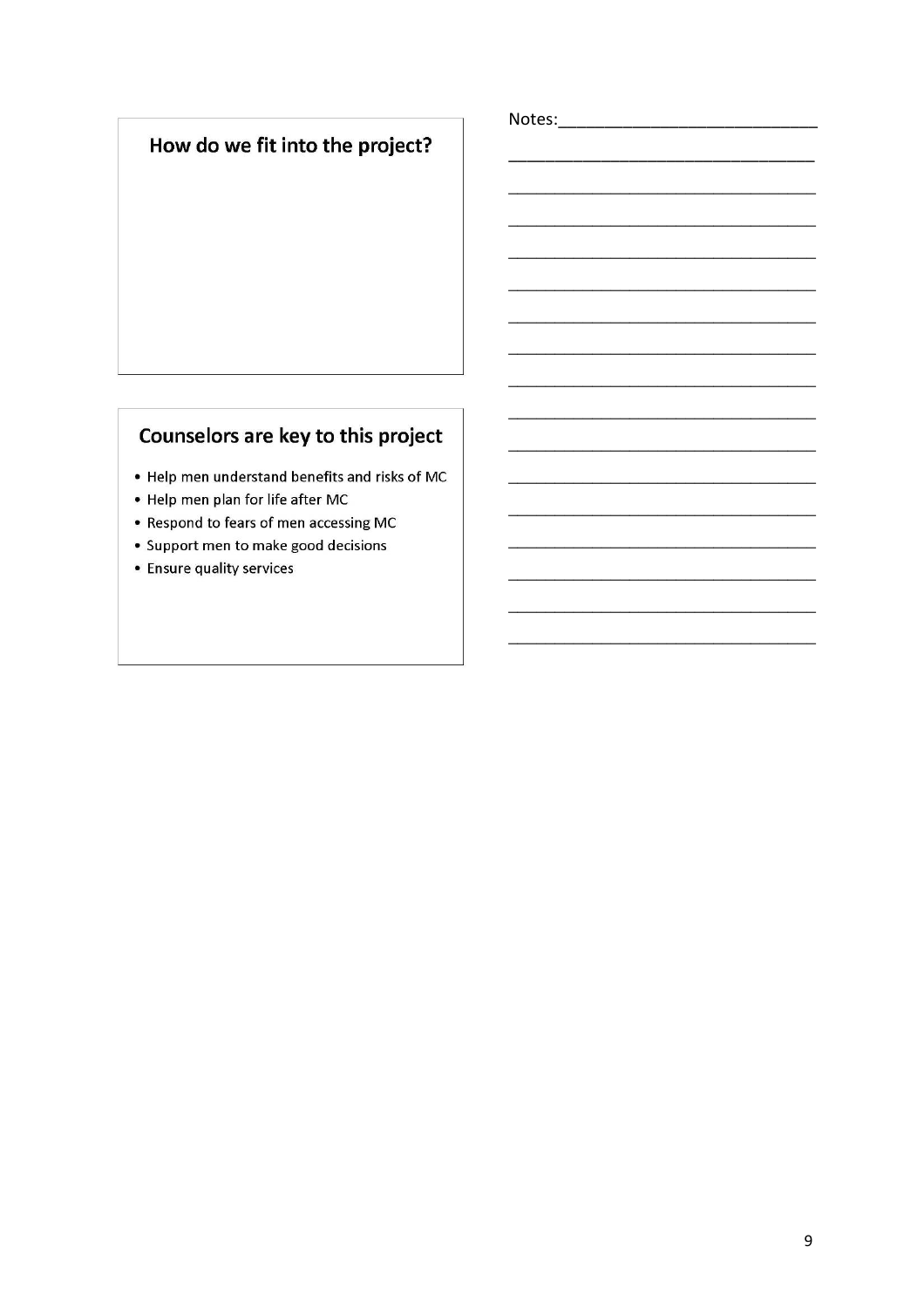<span id="page-9-0"></span>*Male circumcision* is the surgical removal of the foreskin from the head of a man or boy's penis.

### Principal *BENEFITS* of male circumcision include:

- 1) Easier to keep penis clean
- 2) Reduced risk of some STIs, especially ulcerative diseases (chancroid and syphilis)
- 3) Reduced risk of HIV infection
- 4) Reduced risk of penile cancer
- 5) Reduced risk of cervical cancer for female sex partners

Principal *RISKS* of male circumcision include:

- 1) Pain
- 2) Bleeding
- 3) Infection
- 4) Reaction to the anaesthesia

Note: A circumcised man can still become infected with HIV and infect others. MC *does not* provide 100% protection from HIV.

5) Blood clots or redness at the site of the wound

| Notes: |  |
|--------|--|
|        |  |
|        |  |
|        |  |
|        |  |
|        |  |
|        |  |
|        |  |
|        |  |
|        |  |
|        |  |
|        |  |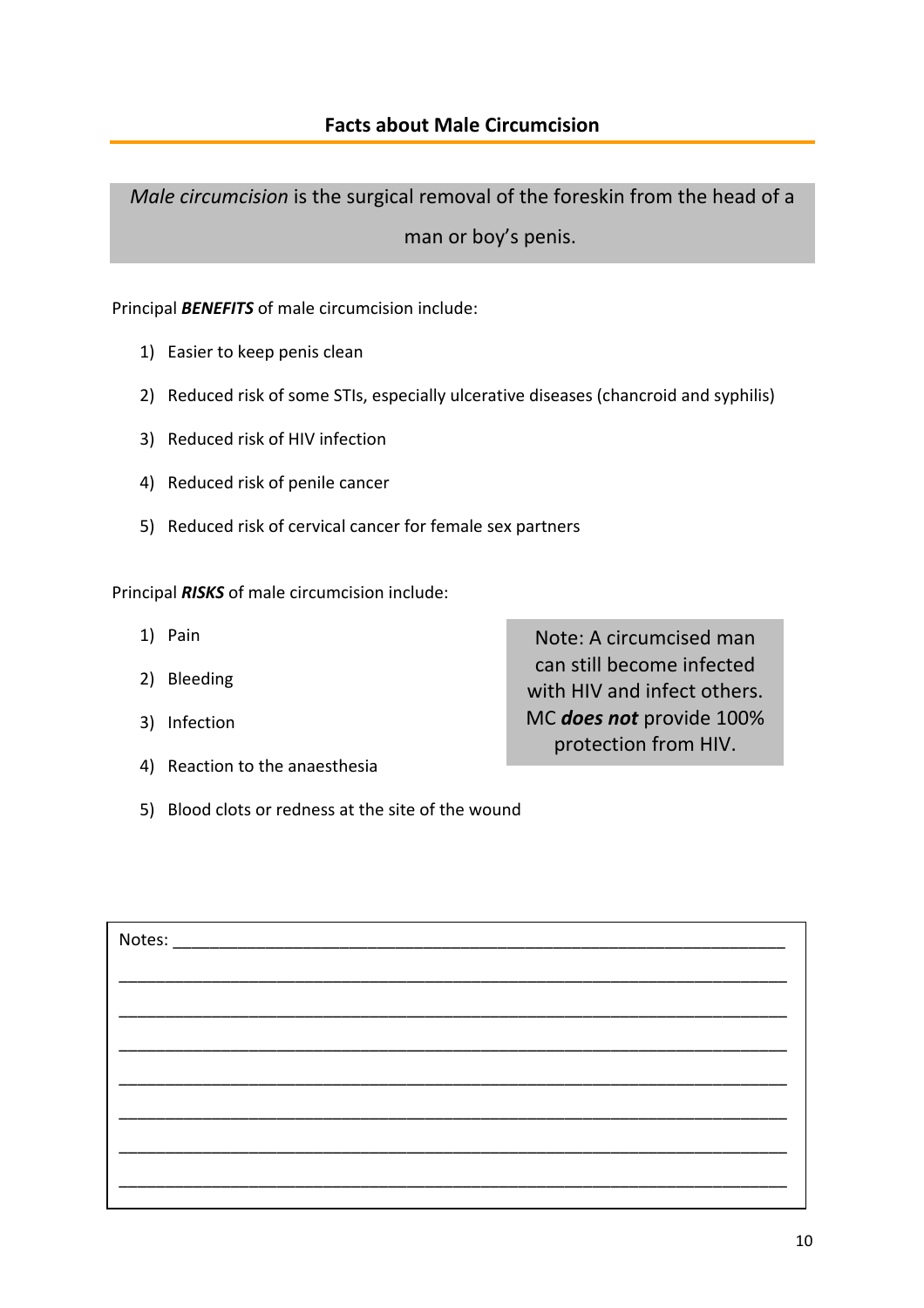<span id="page-10-0"></span>



Graphic adapted from www.info2sex.com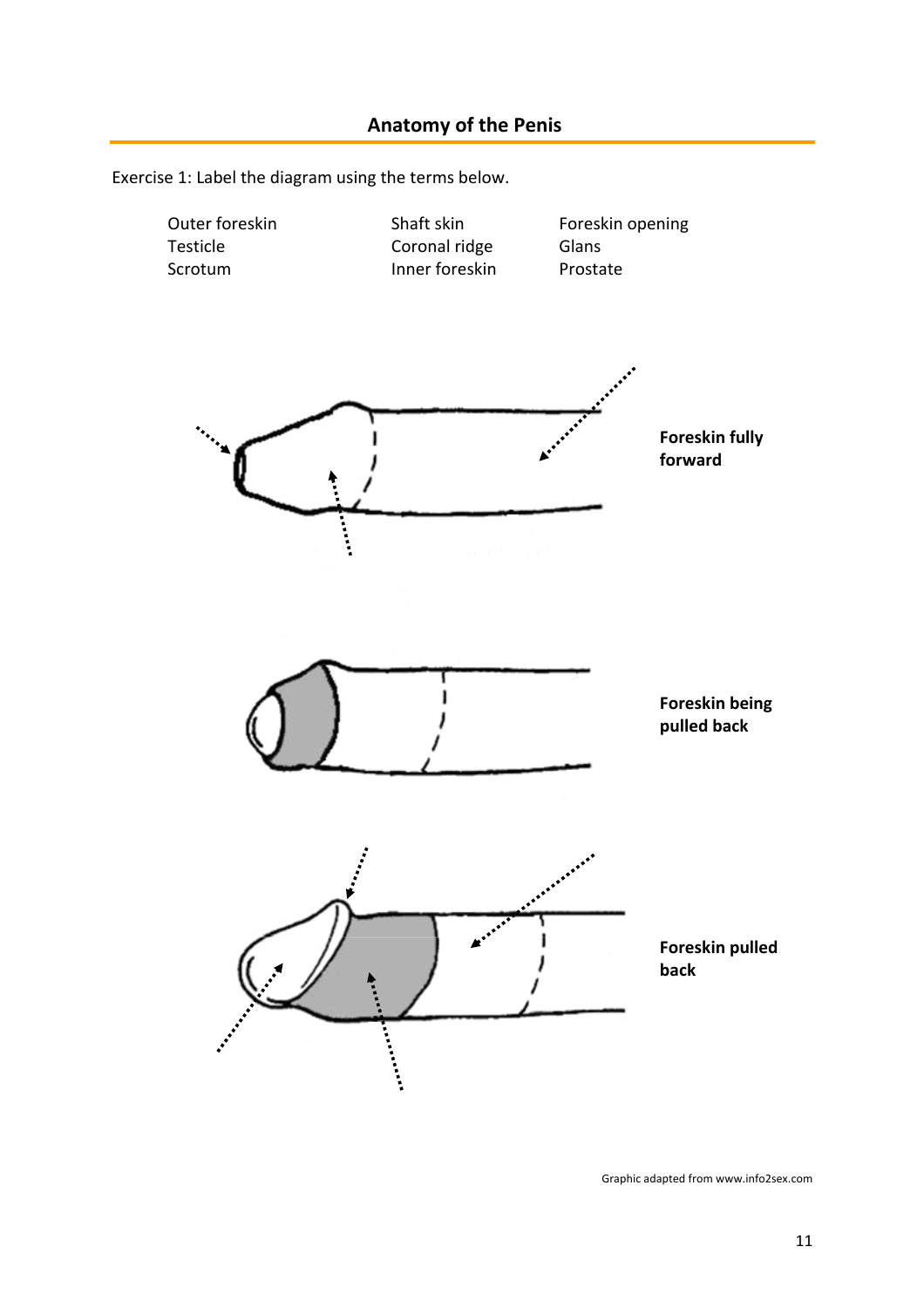#### **How the inner foreskin increases the risk of HIV acquisition:**

- 1) Target cells are found in high concentration in the inner foreskin, and are close to the surface of the skin.
- 2) The surface of the inner foreskin can tear easily and bleed during sexual intercourse. These tears allow HIV to more easily enter the body.
- 3) Because it is moist, covered and soft, the foreskin is a perfect environment for organisms that cause most ulcerative STIs. These ulcerations in the foreskin allow HIV to more easily enter the body.

\_\_\_\_\_\_\_\_\_\_\_\_\_\_\_\_\_\_\_\_\_\_\_\_\_\_\_\_\_\_\_\_\_\_\_\_\_\_\_\_\_\_\_\_\_\_\_\_\_\_\_\_\_\_\_\_\_\_\_\_\_\_\_\_\_\_\_\_\_\_\_\_\_\_\_

\_\_\_\_\_\_\_\_\_\_\_\_\_\_\_\_\_\_\_\_\_\_\_\_\_\_\_\_\_\_\_\_\_\_\_\_\_\_\_\_\_\_\_\_\_\_\_\_\_\_\_\_\_\_\_\_\_\_\_\_\_\_\_\_\_\_\_\_\_\_\_\_\_\_\_

\_\_\_\_\_\_\_\_\_\_\_\_\_\_\_\_\_\_\_\_\_\_\_\_\_\_\_\_\_\_\_\_\_\_\_\_\_\_\_\_\_\_\_\_\_\_\_\_\_\_\_\_\_\_\_\_\_\_\_\_\_\_\_\_\_\_\_\_\_\_\_\_\_\_\_

\_\_\_\_\_\_\_\_\_\_\_\_\_\_\_\_\_\_\_\_\_\_\_\_\_\_\_\_\_\_\_\_\_\_\_\_\_\_\_\_\_\_\_\_\_\_\_\_\_\_\_\_\_\_\_\_\_\_\_\_\_\_\_\_\_\_\_\_\_\_\_\_\_\_\_

\_\_\_\_\_\_\_\_\_\_\_\_\_\_\_\_\_\_\_\_\_\_\_\_\_\_\_\_\_\_\_\_\_\_\_\_\_\_\_\_\_\_\_\_\_\_\_\_\_\_\_\_\_\_\_\_\_\_\_\_\_\_\_\_\_\_\_\_\_\_\_\_\_\_\_

\_\_\_\_\_\_\_\_\_\_\_\_\_\_\_\_\_\_\_\_\_\_\_\_\_\_\_\_\_\_\_\_\_\_\_\_\_\_\_\_\_\_\_\_\_\_\_\_\_\_\_\_\_\_\_\_\_\_\_\_\_\_\_\_\_\_\_\_\_\_\_\_\_\_\_

\_\_\_\_\_\_\_\_\_\_\_\_\_\_\_\_\_\_\_\_\_\_\_\_\_\_\_\_\_\_\_\_\_\_\_\_\_\_\_\_\_\_\_\_\_\_\_\_\_\_\_\_\_\_\_\_\_\_\_\_\_\_\_\_\_\_\_\_\_\_\_\_\_\_\_

#### **How does removing the foreskin reduce the risk of HIV acquisition?**

| Notes: |  |
|--------|--|
|        |  |
|        |  |
|        |  |
|        |  |
|        |  |
|        |  |
|        |  |
|        |  |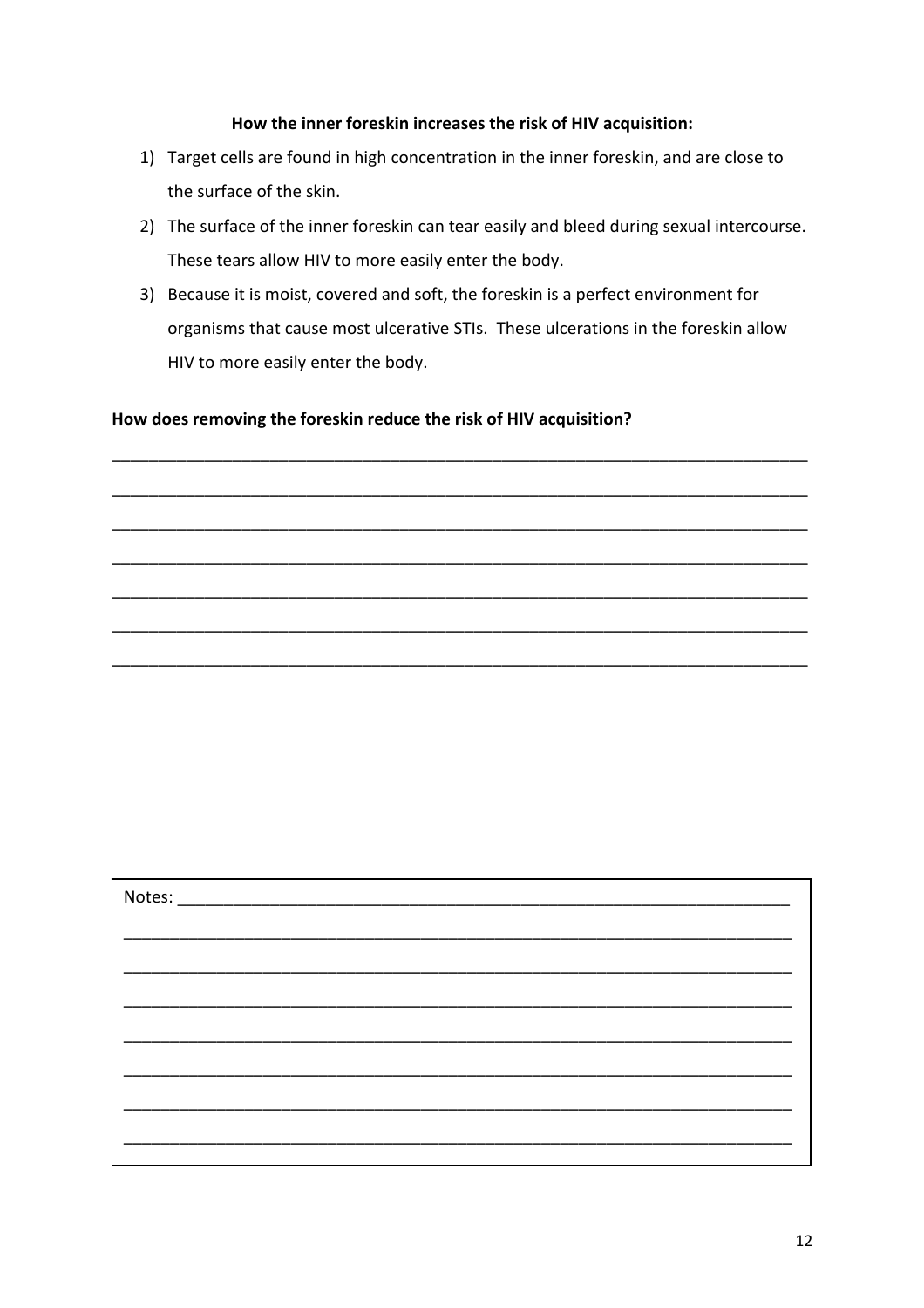<span id="page-12-0"></span>Once the client has been counselled and has provided their consent, the following steps occur:

- 1. The client undergoes a clinical assessment to determine his eligibility for MC.
- 2. If the client is determined eligible for MC, he is escorted to the procedure area where he is prepared for the procedure.
- 3. In the procedure room, the client places himself on the procedure table.
- 4. The penis and skin around the groin area are cleaned using iodine and a drape is placed over the groin, exposing only the penis.
- 5. Local anaesthesia is injected into the base of the penis using a sterile needle.
- 6. After some minutes, the surgeon will confirm that the client does not feel pain before beginning the procedure.
- 7. The surgeon begins the procedure to remove the foreskin and suture the wound.
- 8. The surgeon and nurse apply bandages to the wound.
- 9. The client is escorted to the recovery room where he can relax.
- 10. Two days and then seven days after the procedure, the client returns to the centre for a follow‐up assessment.

| Notes: |  |
|--------|--|
|        |  |
|        |  |
|        |  |
|        |  |
|        |  |
|        |  |
|        |  |
|        |  |
|        |  |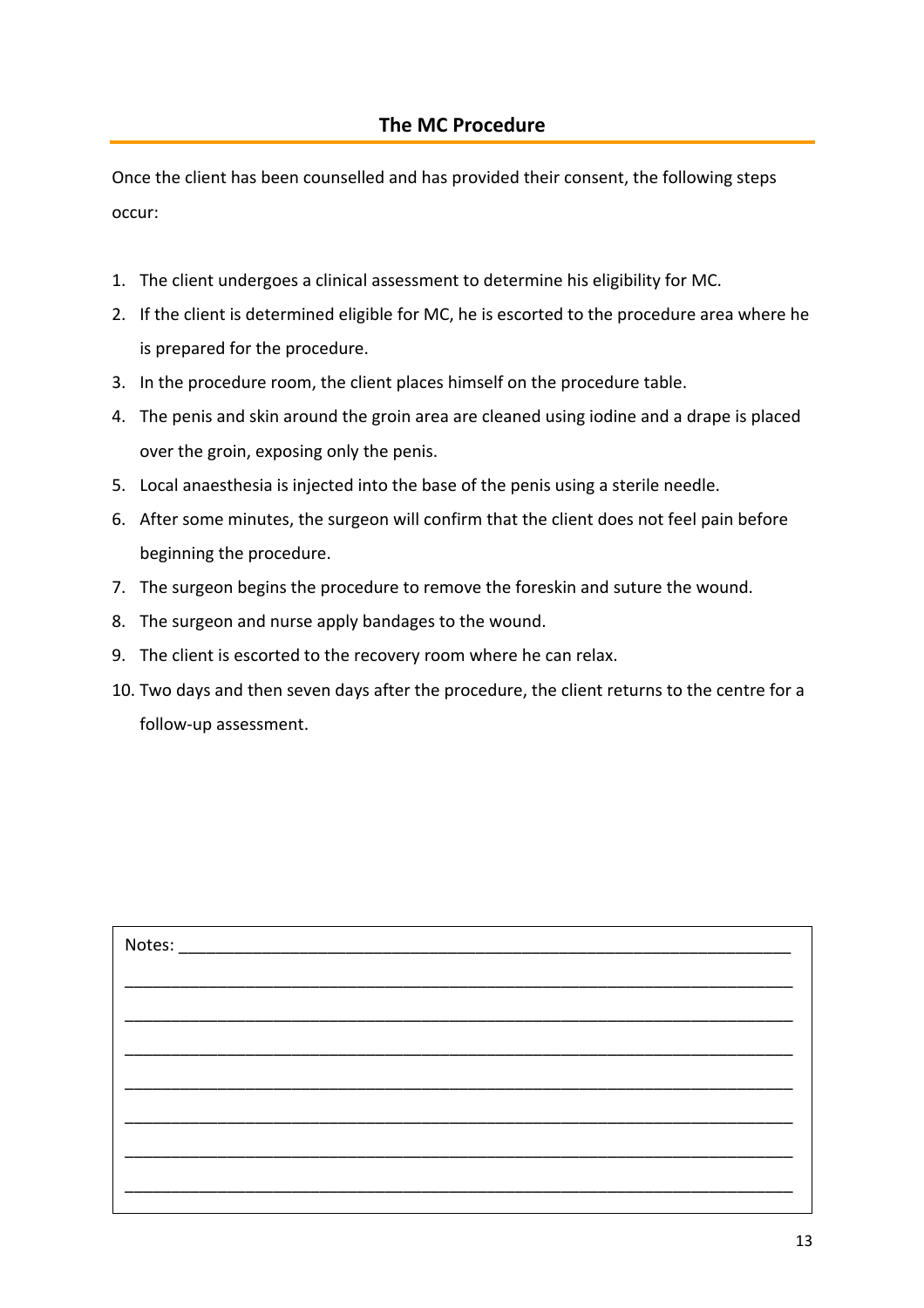# **Post‐procedure care for MC clients**

<span id="page-13-0"></span>Exercise 2: Match the sentences on the left with the sentences on the right to complete the list of post‐procedure care instructions.

### **During the healing process:**

| 1)  | Bathe as normal the day after your    | this will help you heal more quickly. |
|-----|---------------------------------------|---------------------------------------|
|     | procedure                             |                                       |
|     |                                       | but take care not to get your         |
| 2)  | Rest at home for one to two days;     | bandages wet.                         |
| 3). | Do not have sexual intercourse or     | your wound as it is healing.          |
|     | masturbate for at least six weeks     |                                       |
|     |                                       | this can damage the wound. Any pain   |
| 4)  | Take any medications                  | from erections will go away after a   |
|     |                                       | few days.                             |
| 5)  | Do not pull or scratch                |                                       |
|     |                                       | and be sure to always use a condom    |
| 6)  | Erections may cause some pain.        | once you resume having sex.           |
|     | Urinating can usually help but do not |                                       |
|     | masturbate since                      | as directed by your MC provider.      |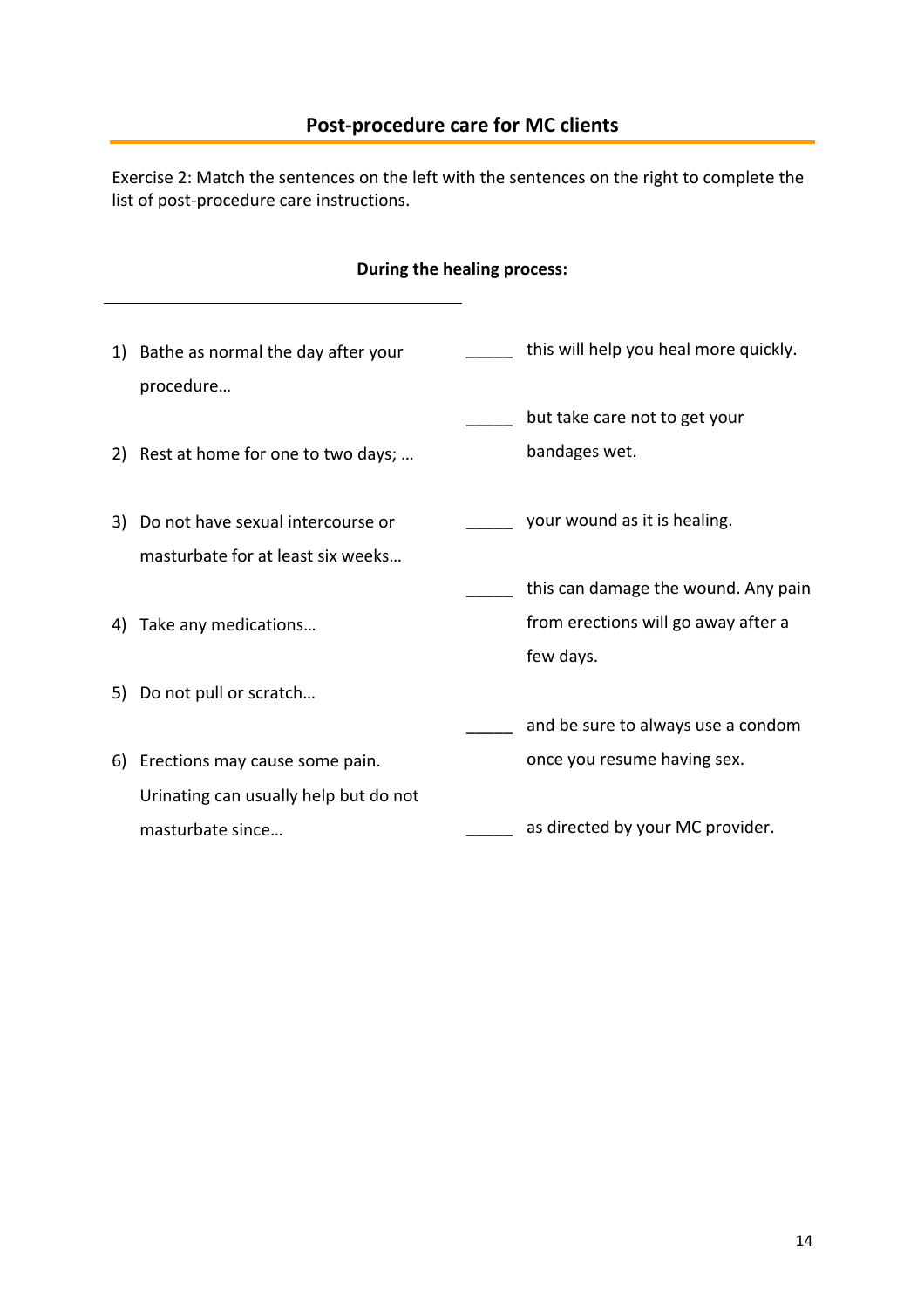#### **Post‐Procedure Care Instructions for MC Clients**

#### **The Healing Process**

- 1) Rest at home for one to two days; this will help you heal more quickly.
- 2) Bathes as normal the day after your procedure but take care not to get your bandages wet.
- 3) Do not pull or scratch your wound as it is healing.
- 4) Erections may cause some pain. Urinating can usually help but do not masturbate since this can damage the wound. Any pain from erections will go away after a few days.
- 5) Do not have sexual intercourse or masturbate for at least six weeks and be sure to always use a condom once you resume having sex.
- 6) Take any medications as directed by your MC provider.

#### **Reviews**

- Return to the clinic for your two-day and seven-day post-procedure reviews. Your MC provider will remove your bandages and examine your wound to make sure it is healing properly.
- You may experience a little pain and swelling around the wound. This is normal but check occasionally to make sure it does not get worse.
- Return to the clinic or call your MC provider if you have any of the following problems:
	- o Bleeding that does not stop or gets worse
	- o Severe pain
	- o Inability to urinate
	- o Pus coming out of wound
	- o Increased swelling
	- o A fever within one week of your procedure
	- o Severe lower abdominal pain

| Notes: |  |
|--------|--|
|        |  |
|        |  |
|        |  |
|        |  |
|        |  |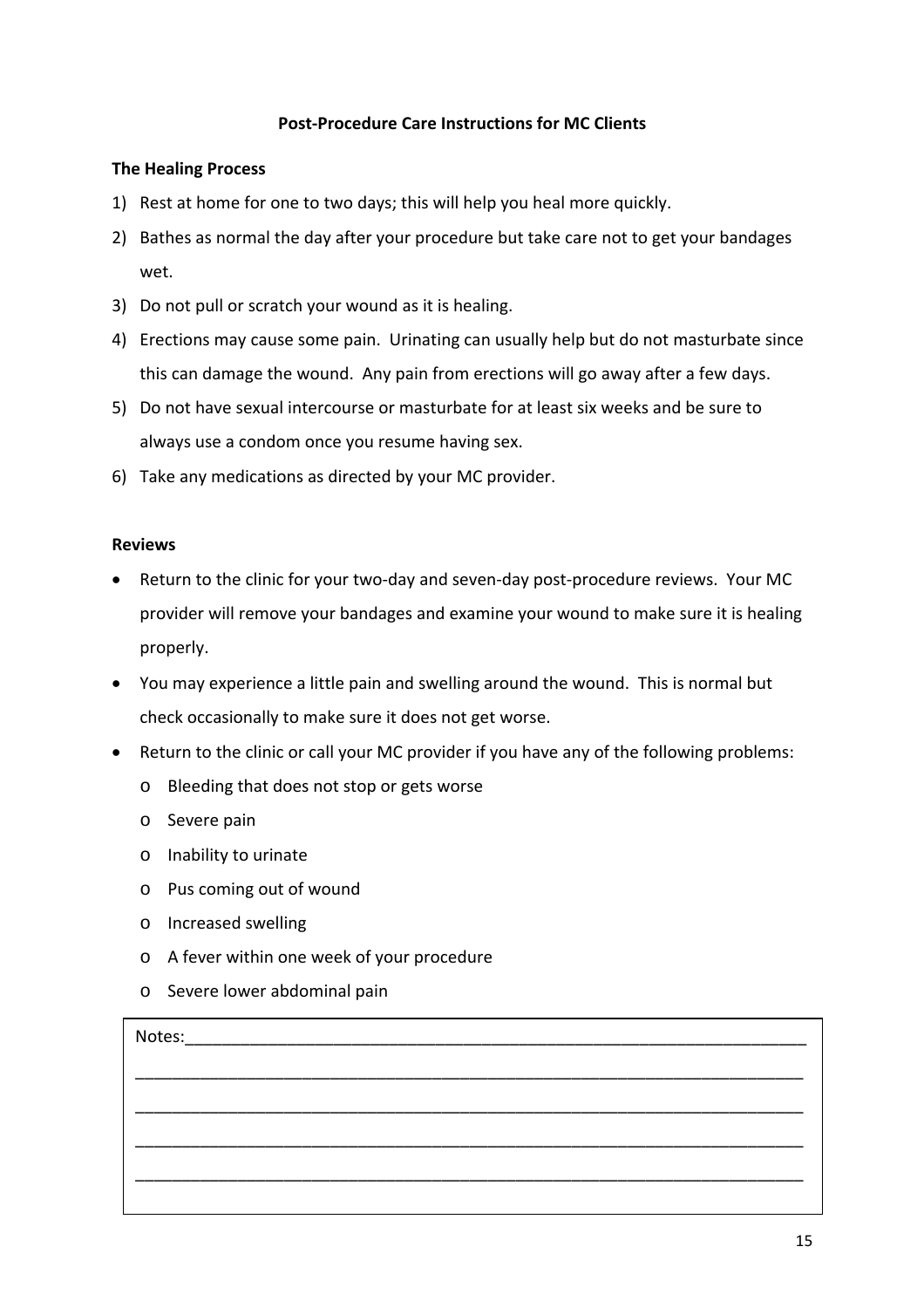<span id="page-15-0"></span>Countries should ensure that male circumcision is provided with full adherence to medical ethics and human rights principles, including informed consent, confidentiality, and absence of coercion. –WHO/UNAIDS, 2007.

**(1) Informed consent** is more than getting a client or parent/guardian to sign a written consent form. It is a discussion with your client that results in the client's authorization to undergo MC. In this discussion, you should explain the nature of MC, the risks and benefits,

and what is required to maximize the benefits of MC (i.e. post‐procedure care and protection). Your client should have an opportunity to ask questions so that he (or his parent/guardian) can make an informed decision to undergo or refuse MC. *Non‐ consented MC cannot be justified in any circumstances.*

The *age of consent* in our country is \_\_\_ years. This means that a client age or older can make the decision to have MC himself. For a client age or younger, a parent or legal guardian's signed consent is required. MC counselling must also be provided to the parent or legal guardian to ensure their consent, on behalf of the minor, is informed.

**(2) Confidentiality** means that you will not share with others information revealed by your client or that you learn during the MC counselling process. By protecting the information disclosed during the counselling session your client will feel free to provide honest information that will help you understand better their situation and needs.

**(3) Absence of coercion** means that your client makes a decision to undergo MC based on his own free will, without pressure or coercion from you, his parents, or his sexual partners.

| The MC Client Experience<br>Notes: |  |  |  |  |
|------------------------------------|--|--|--|--|
|                                    |  |  |  |  |
|                                    |  |  |  |  |
|                                    |  |  |  |  |
|                                    |  |  |  |  |
|                                    |  |  |  |  |
|                                    |  |  |  |  |
|                                    |  |  |  |  |
|                                    |  |  |  |  |
|                                    |  |  |  |  |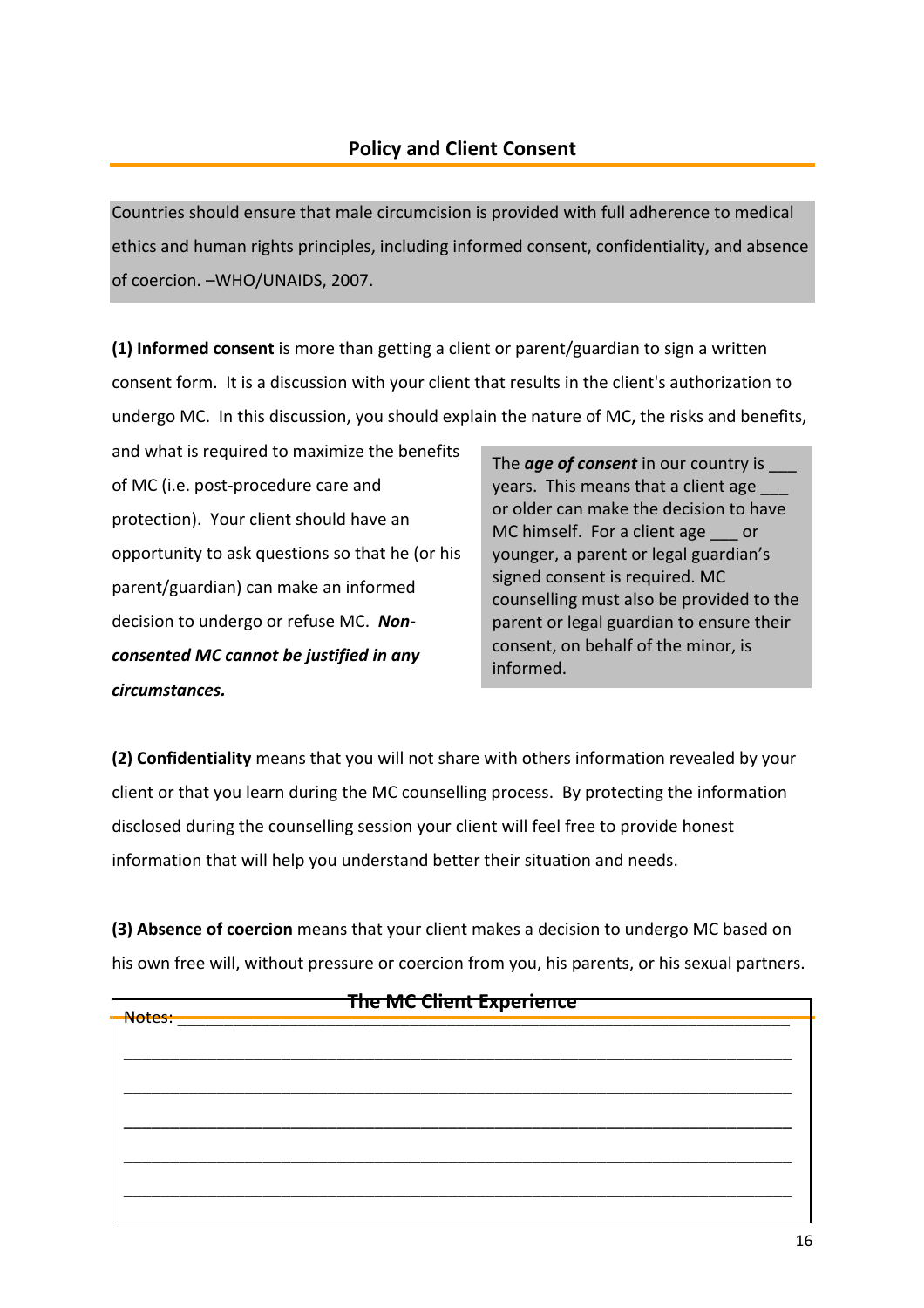All clients follow a similar path in their journey through the MC centre. During your visit to the MC centre, note aspects of the various interaction points that a client will find in the centre.

Client reception/waiting area

Counselling room

Examination room

Surgical theatre

Recovery room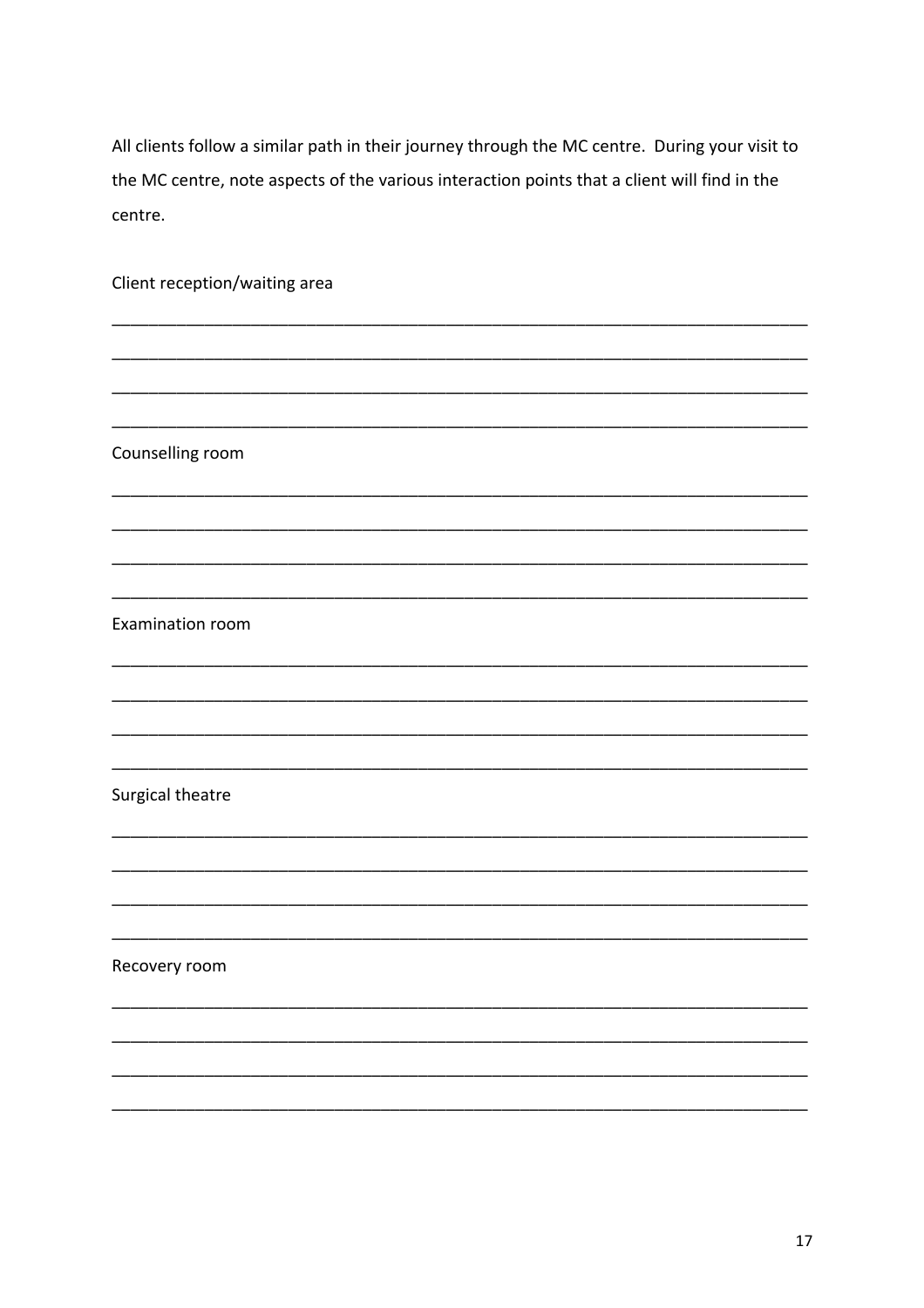## **DAY TWO**



"Don't walk in front of me; I may not follow. Don't walk behind me; I may not lead. Just walk beside me and be my friend." —Albert Camus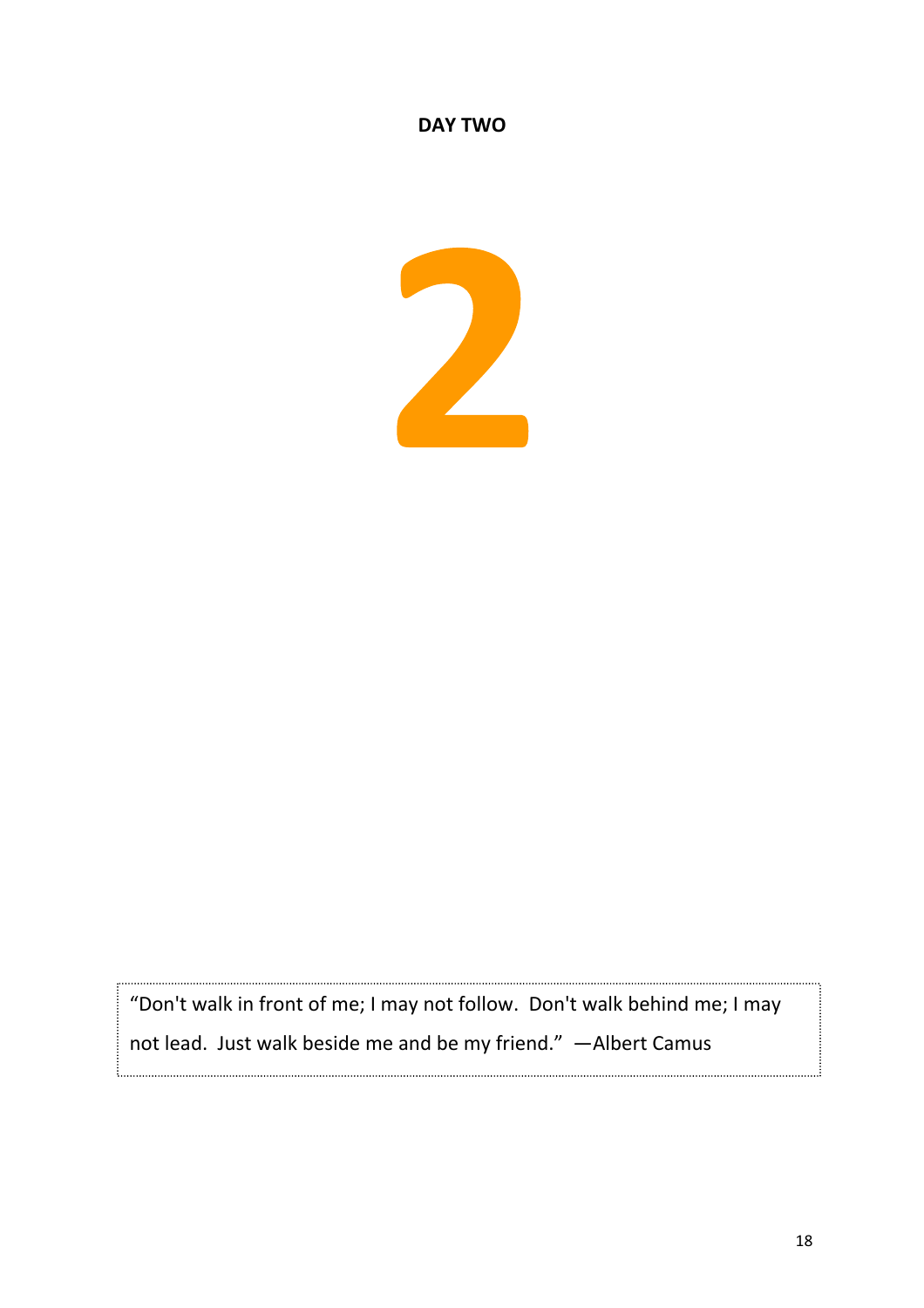# **Agenda**

Review: MC Basics, Procedure and Post‐Op Care Icebreaker: Lion, Elephant, Giraffe, Crocodile Introduction to the Counselling Protocol Challenges in MC Counselling **BREAK** Review of key client‐centred counselling skills Introduction to Counsellors' Aids and Observation Tool **LUNCH** MC Counselling Role‐play Practicing MC Counselling: Act 1 Closing: Feedback Cards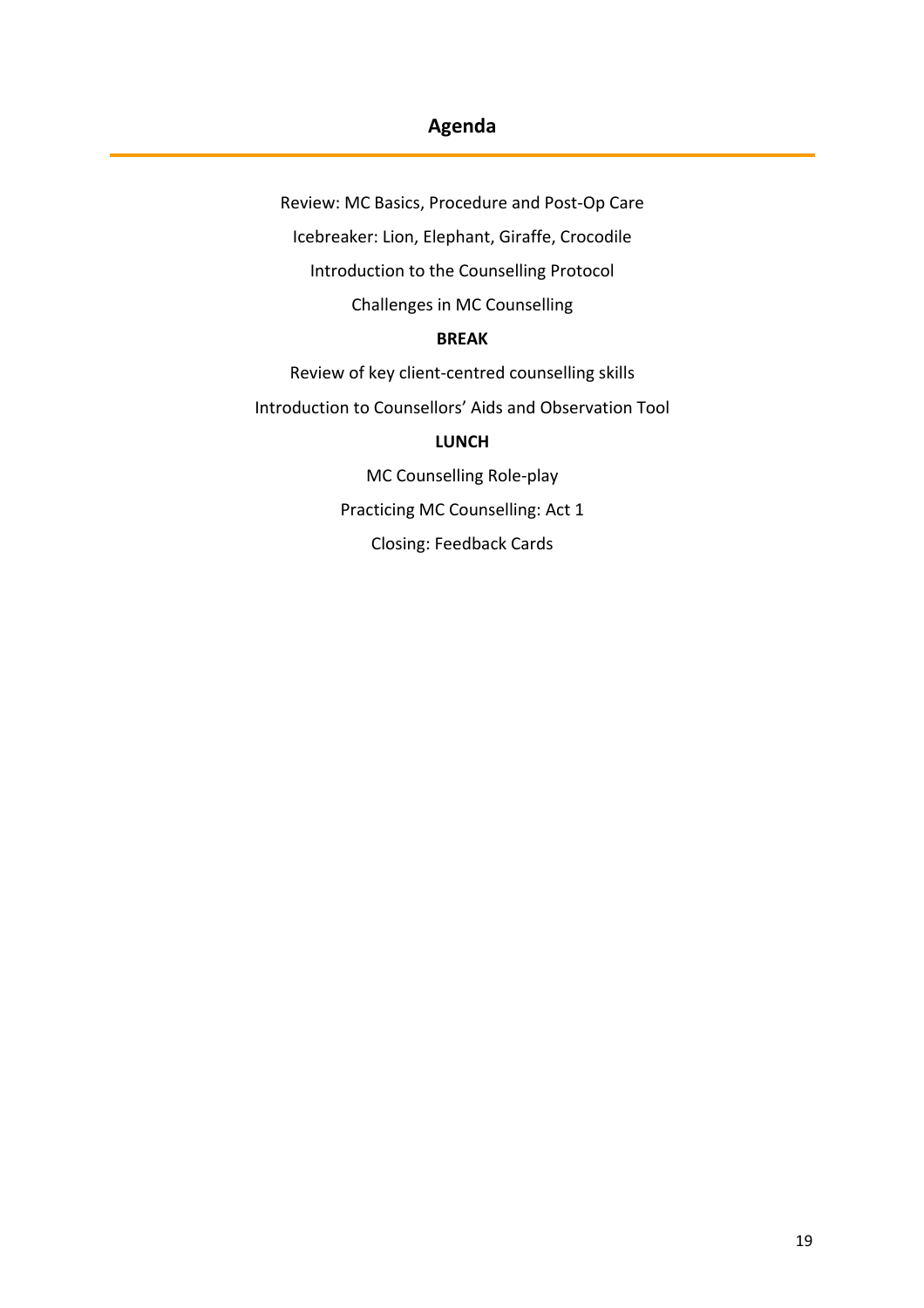# **Counselling Protocol**

<span id="page-19-0"></span>Below is a counselling protocol that outlines the important topics to cover with each client. The sample questions and cues are presented as simple ways to introduce the topic and keep the conversation focused on your client.

| <b>Topic</b>                                 | <b>Sample questions and cues</b>                                                                                                                                                                                                                                                                                                                                                   |  |  |
|----------------------------------------------|------------------------------------------------------------------------------------------------------------------------------------------------------------------------------------------------------------------------------------------------------------------------------------------------------------------------------------------------------------------------------------|--|--|
| Introduction                                 | Hello, my name is ____________ and I am a counsellor here at ___________. I<br>understand that you would like to learn more about male circumcision, is<br>that correct? Well, I am here to explain the MC process and answer your<br>questions.                                                                                                                                   |  |  |
| Confidentiality                              | To start, you should know that the conversation we will have today is<br>confidential. What questions do you have about confidentiality?                                                                                                                                                                                                                                           |  |  |
| Gather<br>demographic<br>information         | Collect demographic information for client in-take form                                                                                                                                                                                                                                                                                                                            |  |  |
| <b>Assess interest</b><br>and concerns       | Tell me what you know about MC.<br>What are some of the reasons you are interested in MC?<br>What are some of your concerns about MC?                                                                                                                                                                                                                                              |  |  |
| <b>Explain MC</b><br>process                 | Opening: Now I would like to explain the process we follow for male<br>circumcision. This process is designed to increase your comfort and help you<br>get the most out of your MC procedure.<br>Closing: What question do you have about this process?                                                                                                                            |  |  |
| <b>Explore benefits</b>                      | Opening: What are some of the benefits you hope to gain from<br>circumcision? What other benefits have you heard about circumcision?<br>Closing: Which of the benefits we have discussed interests you the most?                                                                                                                                                                   |  |  |
| <b>Explore HIV-MC</b><br>link                | Opening: Tell me what you have heard about circumcision in relation to HIV<br>infection.<br>Closing: Can you tell me what you understand about how MC makes it more<br>difficult for HIV to enter the body?                                                                                                                                                                        |  |  |
| <b>Assess interest in</b><br><b>HIV test</b> | Opening: When were you last tested for HIV? What was the result?<br>Why do you think it is important for you to get an HIV test before your<br>circumcision?<br>Closing: How do you feel about getting an HIV test today?                                                                                                                                                          |  |  |
| <b>Offer HIV test</b>                        | Opening: Would you like to get an HIV test today?<br>If client accepts, refer to HIV testing protocol.<br>If result is negative, continue with MC counselling.<br>If result is positive, refer to counselling protocol for HIV-positive<br>$\bullet$<br>clients.<br>If client refuses, respect his decision and inform him that he can get an HIV<br>test at any New Start centre. |  |  |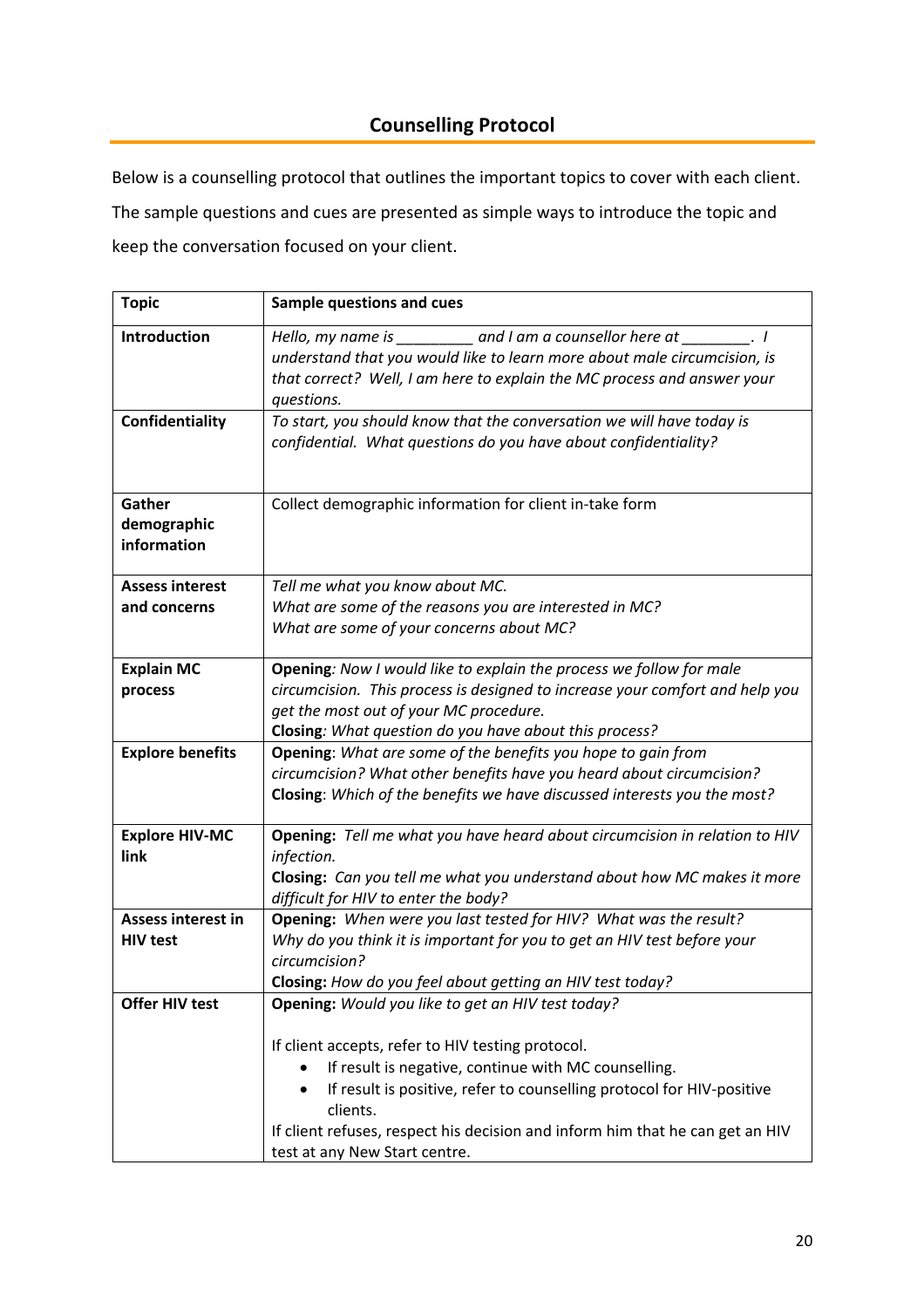| <b>Explore risks</b>      | Opening: We have already talked about the benefits of circumcision but        |  |  |  |
|---------------------------|-------------------------------------------------------------------------------|--|--|--|
|                           | there are also some risks. What have you heard about the risks of             |  |  |  |
|                           | circumcision?                                                                 |  |  |  |
|                           | Closing: Which risks worry you most?                                          |  |  |  |
| <b>Explain procedure</b>  | Opening: Now I would like to explain what happens when you enter the          |  |  |  |
|                           | procedure/surgical area.                                                      |  |  |  |
|                           | Closing: What questions do you have about the surgery?                        |  |  |  |
|                           |                                                                               |  |  |  |
| <b>Explain recovery</b>   | Opening: What have you heard about the recovery period following              |  |  |  |
| period                    | circumcision?                                                                 |  |  |  |
|                           | Let me tell you more about the recovery period.                               |  |  |  |
|                           | Closing: What things worry you about the six-week recovery period? What       |  |  |  |
|                           | might you do to address these concerns?                                       |  |  |  |
|                           |                                                                               |  |  |  |
|                           | Help the client to develop an action plan to address his concerns about the   |  |  |  |
|                           | recovery period.                                                              |  |  |  |
| <b>Explain follow-up</b>  | Opening: After your procedure, you will need to visit the centre at least two |  |  |  |
| visits                    | more times-after two days and again after seven days. It is very important    |  |  |  |
|                           | that you complete these visits. Let me explain why these visits are           |  |  |  |
|                           | important.                                                                    |  |  |  |
|                           | Closing: How do you feel about these visits? What might prevent you from      |  |  |  |
|                           | returning to the clinic? What can you do to make sure you come back to the    |  |  |  |
|                           | clinic?                                                                       |  |  |  |
| <b>Discuss life after</b> | Opening: How do you think your life will change after your MC procedure? It   |  |  |  |
| МC                        | is important to know that some things will not change, like the need to       |  |  |  |
|                           | protect yourself from HIV.                                                    |  |  |  |
|                           | What are some of the things you have done in the past to protect yourself     |  |  |  |
|                           | from HIV?                                                                     |  |  |  |
|                           | Closing: How might you build on or continue these things to protect yourself  |  |  |  |
|                           | from HIV?                                                                     |  |  |  |
|                           |                                                                               |  |  |  |
|                           | Help the client to construct a risk-reduction plan for HIV.                   |  |  |  |
| Consent                   | What other questions do you have for me?                                      |  |  |  |
|                           | If you have no more questions for me, would you still like to have MC?        |  |  |  |
|                           | (If yes) Explain contents of consent form and ask client to sign.             |  |  |  |
|                           |                                                                               |  |  |  |
| Wrap-up                   | Thank you again for choosing our centre for your MC. If you think of any      |  |  |  |
|                           | more questions, you can find me or you can ask your clinician during your     |  |  |  |
|                           | clinical assessment.                                                          |  |  |  |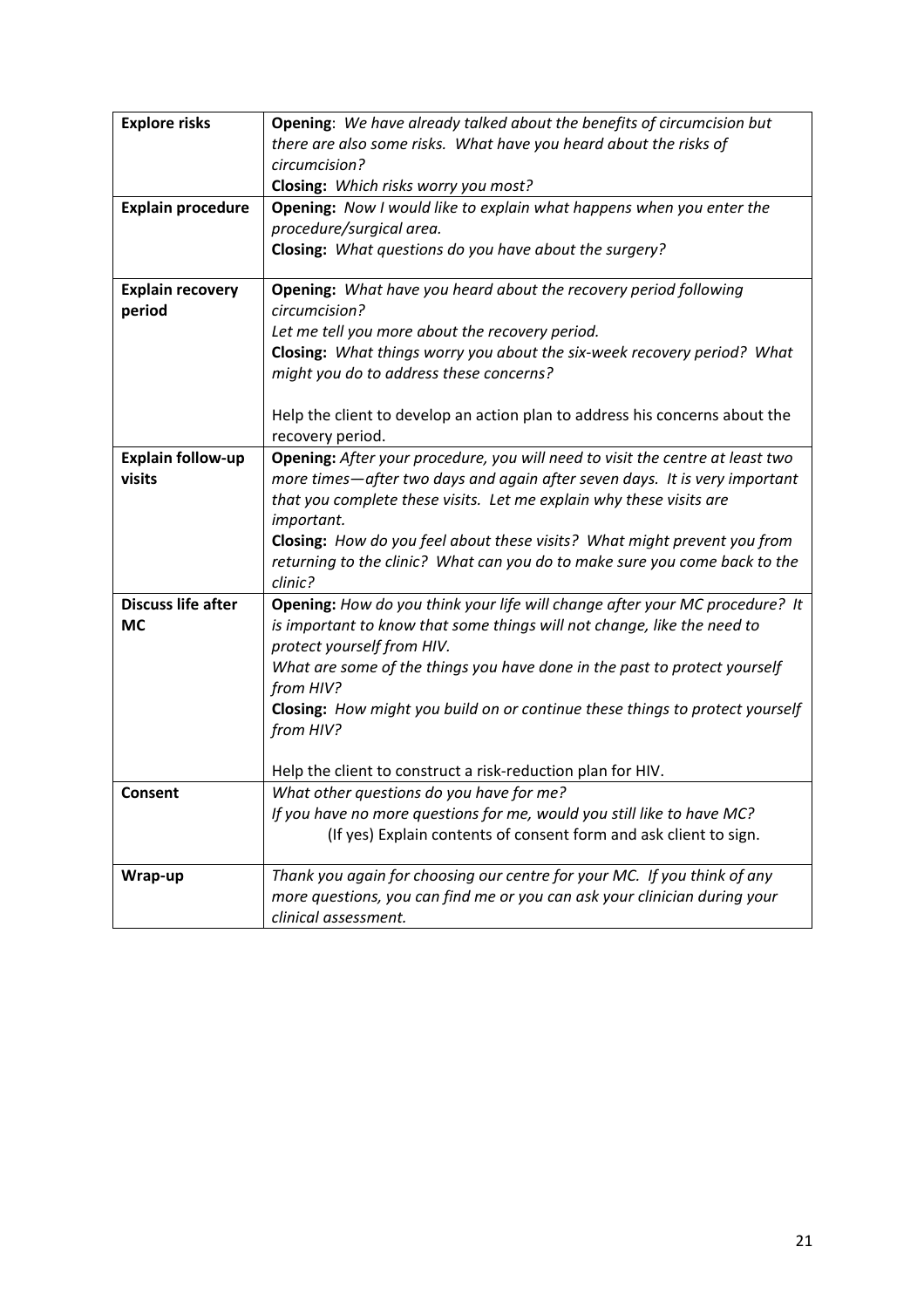<span id="page-21-0"></span>Watch the role play, involving the following characters:

#### **Jerome**

• 22‐year‐old male • finished Standard 5 • interested in MC • has a friend who underwent the procedure, has spoken with him • heard that it protects against HIV • concerned about pain or losing his ability to have sex • has little experience with hospitals and medical terminology •

#### **MC Counsellor**

• Experienced counsellor • has a good understanding of MC • likes to show how much

s/he knows • believes that MC is not that painful • wants men to focus on the benefits •

| Notes: |  |  |
|--------|--|--|
|        |  |  |
|        |  |  |
|        |  |  |
|        |  |  |
|        |  |  |
|        |  |  |
|        |  |  |
|        |  |  |
|        |  |  |
|        |  |  |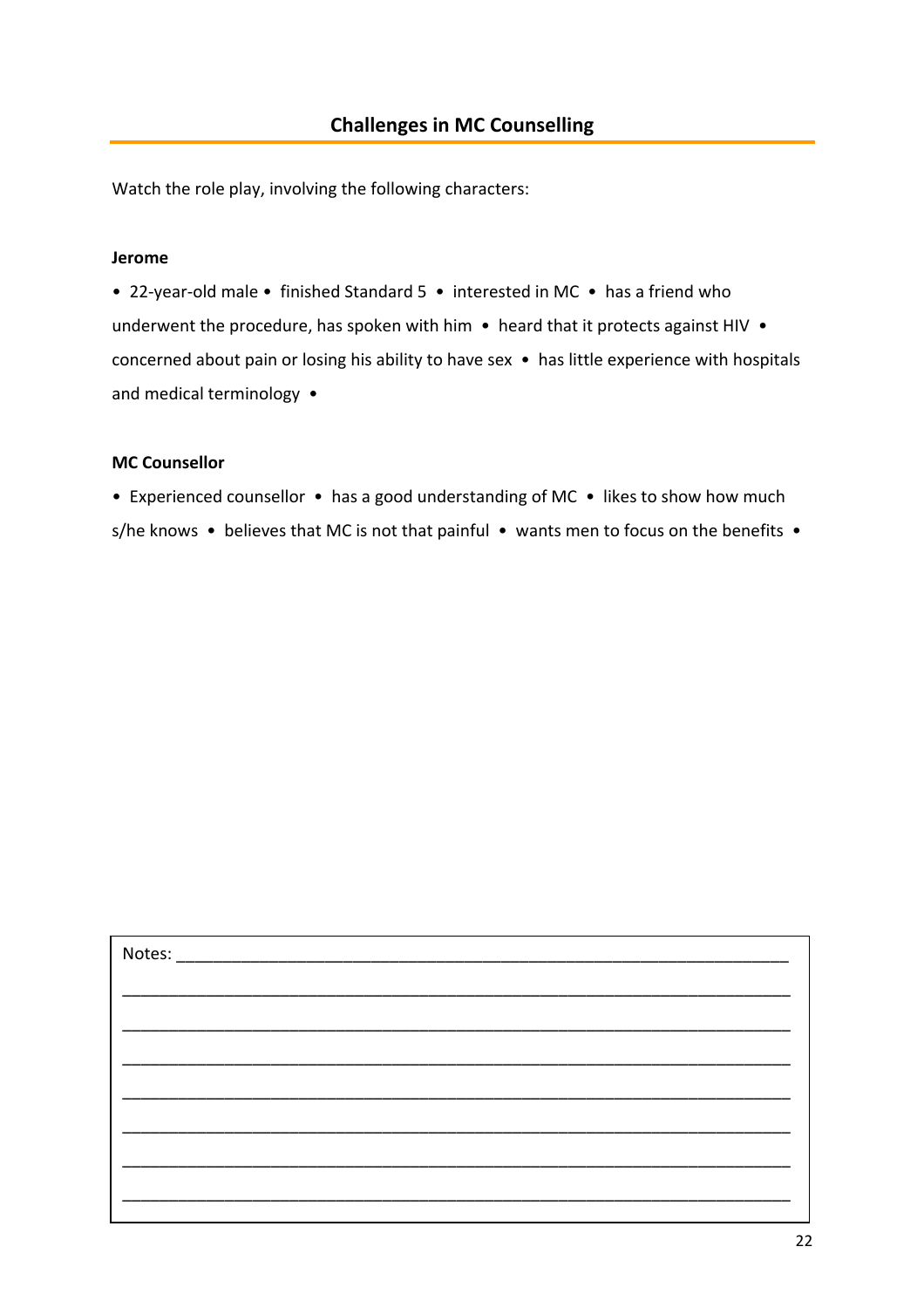# **Using simple language**

Exercise 3: In left column, list words that might be confusing to clients.

| <b>Original term</b> | Simplified term/translation |
|----------------------|-----------------------------|
|                      | $\equiv$                    |
|                      | $\equiv$                    |
|                      | $\equiv$                    |
|                      | $\equiv$                    |
|                      | $\equiv$                    |
|                      | $\equiv$                    |
|                      | $\equiv$                    |
|                      | $\equiv$                    |
|                      |                             |
|                      | $=$                         |
|                      | $=$                         |
|                      | $\equiv$                    |
|                      | $=$                         |
|                      | $\equiv$                    |
|                      | $=$                         |
|                      | $\equiv$                    |
|                      | $=$                         |
|                      | $\equiv$                    |
|                      | $\equiv$                    |
|                      |                             |
|                      | $\equiv$                    |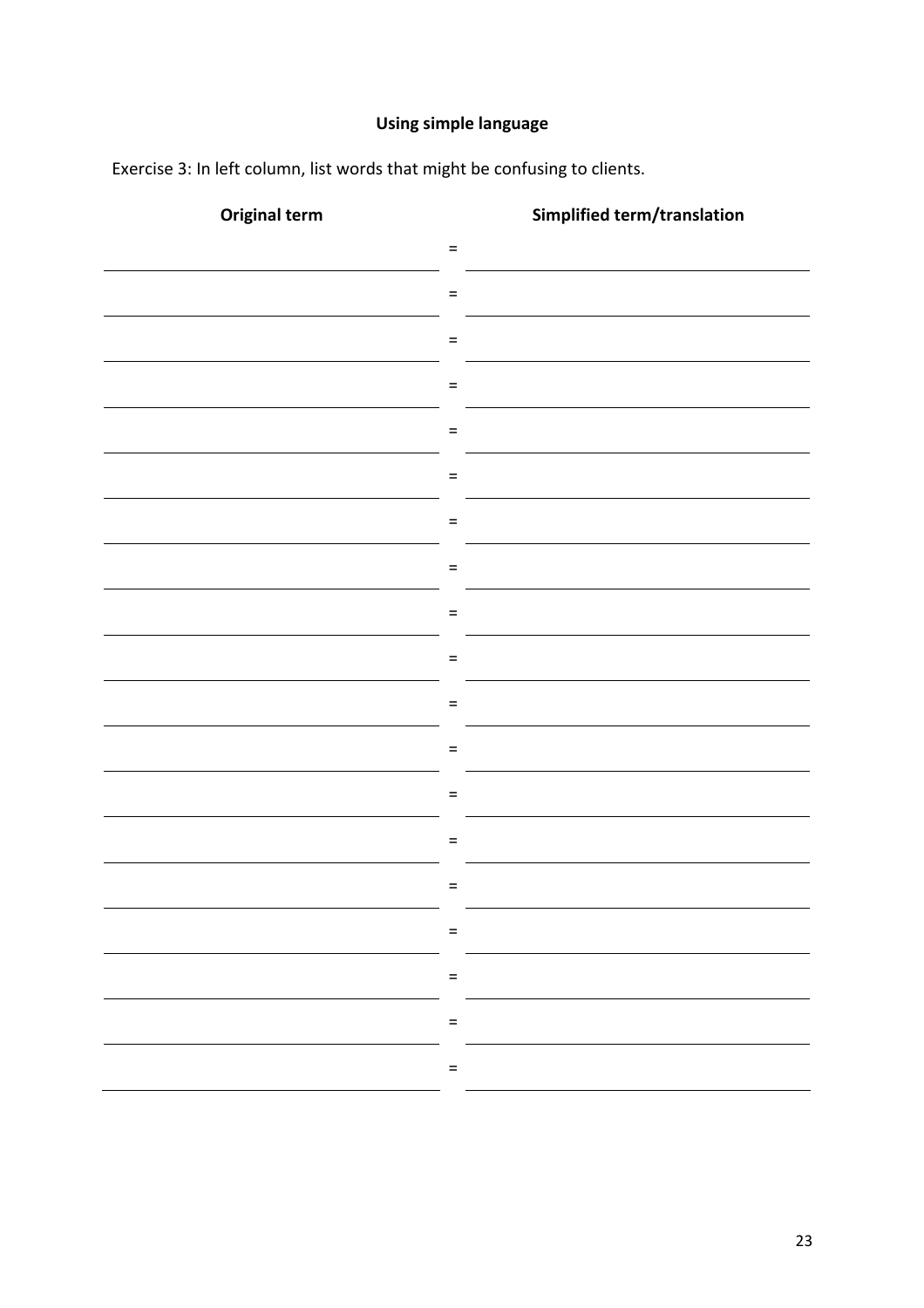### **Responding to concerns/fears**

#### **Counsellor Behaviours to Strive for in MC Counselling**

- Provides precise, tailored responses:
	- o Simple, non-technical words
	- o Brief
	- o Says "I don't know" when necessary
- Validates and responds to the concerns/fears of the client
- Quickly clarifies client misconceptions about the benefits and risks of MC
- Checks client's understanding and feelings before obtaining consent

| Notes: |  |
|--------|--|
|        |  |
|        |  |
|        |  |
|        |  |
|        |  |
|        |  |
|        |  |
|        |  |
|        |  |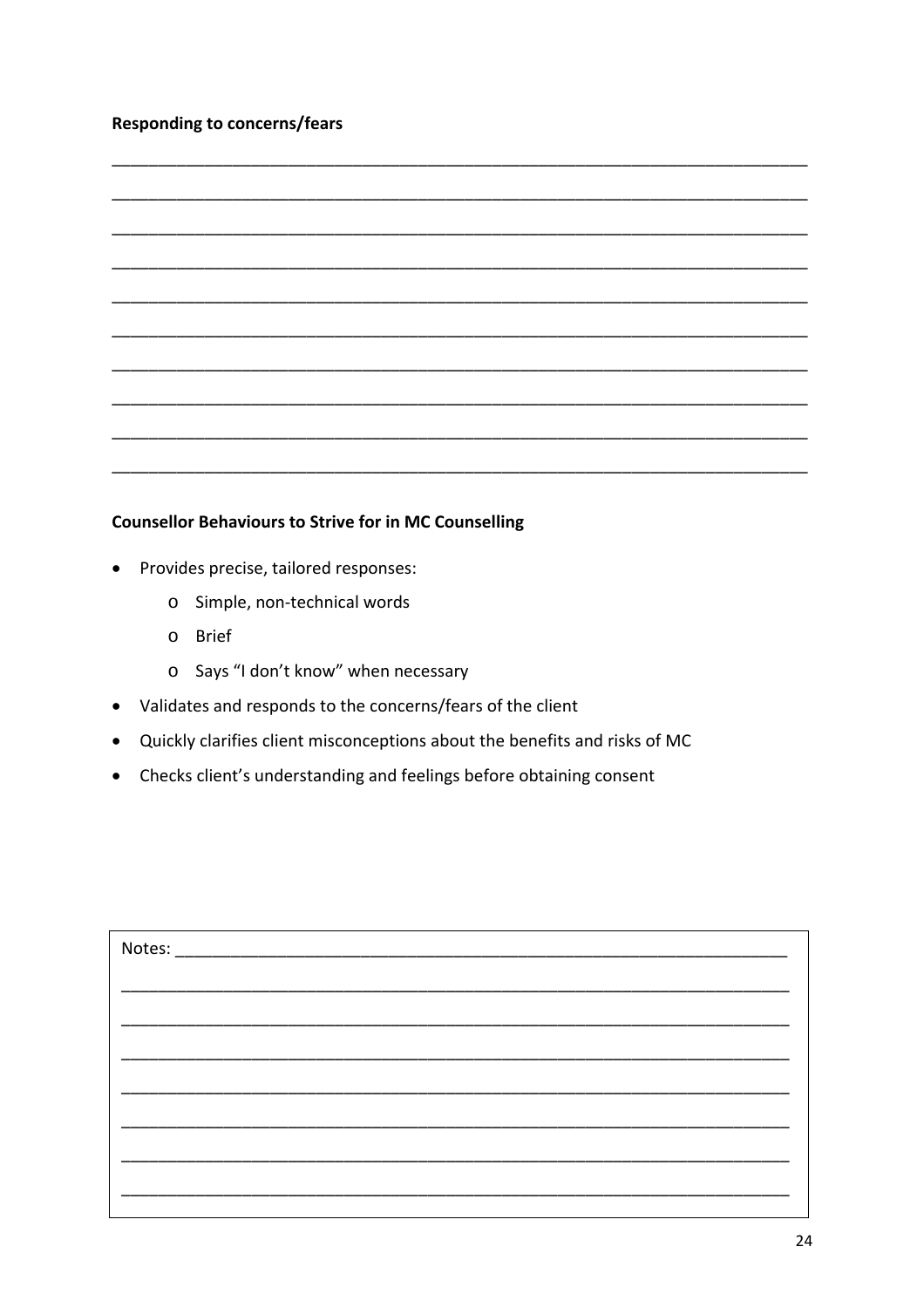Questions and strategies to assess a client's knowledge and attitudes

The Basics of MC

**Fears and Concerns** 

**HIV Testing** 

Post-Procedure Behaviour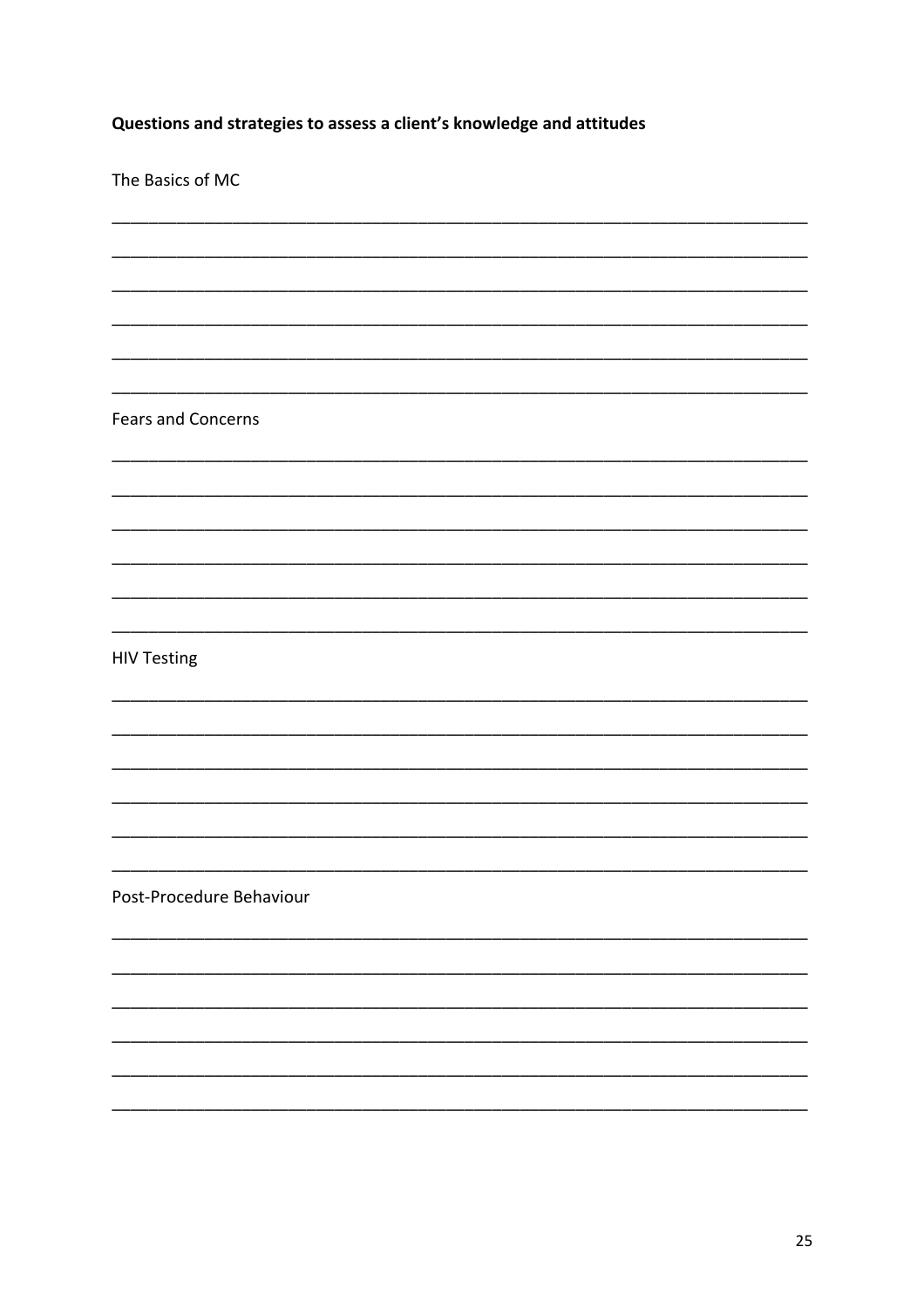### <span id="page-25-0"></span>**Key client‐centred counselling skills**

- 1) **Attending**—using open body language to communicate to our clients. Examples:
	- o Smiling
	- o Making eye contact
	- o Leaning toward my client (slightly)
	- o Keeping my arms open (not folding arms across my chest)
	- o Maintaining a calm voice
	- o Keeping my toes pointing in the direction of my client
	- o Not allowing furniture or paperwork to come between me and my client
- 2) **Open-ended questions**—questions that allow for explanation and elaboration; cannot be answered with "yes" or "no."
	- o Ask questions that begin with who, what, where, when, and how
	- o Use polite imperatives (ex. "Tell me about a time when you were able to use a condom.")
	- o Allow silence
- 3) **Using simple language**—avoiding technical jargon; using language that my client can easily understand
- 4) **Using the third person**—making statements that acknowledge and normalize concerns or feelings expressed by my client by referring to others in similar situations. Examples:
	- o Many men also worry about pain…
	- o A lot of my clients say…
	- o Several people I've spoken with have worried about the six‐week waiting period…
	- o I've heard other women talk about the same worries for their boyfriends…
- 5) **Offering options**—discussing options with my client and allowing him/her to decide on what is best for him/herself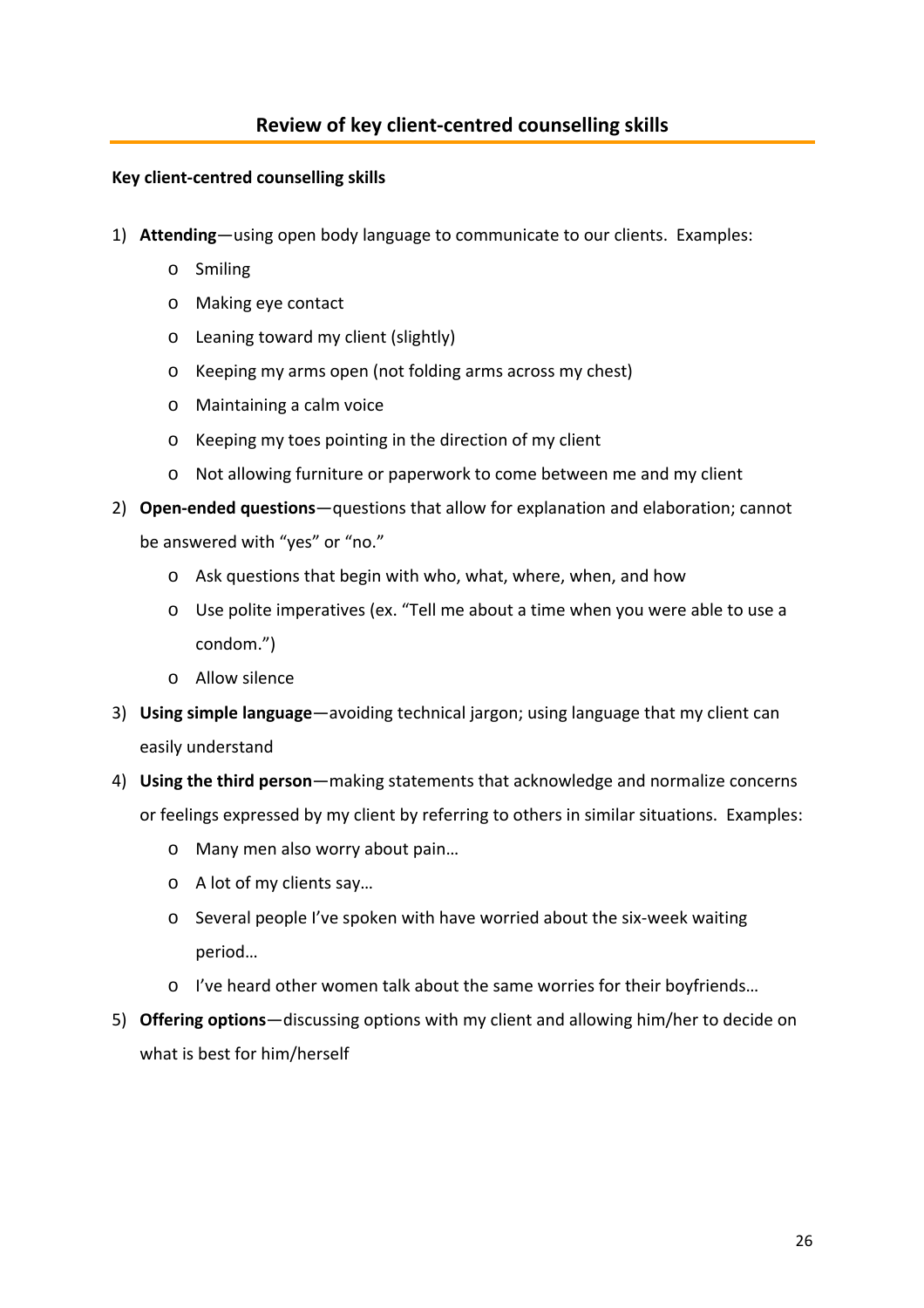### **Key steps in risk reduction counselling**

- 1) Personalized risk assessment (what are they doing now?)
- 2) Personalized disease education
- 3) Goal setting (specific goal/s that the client wants to adopt that will directly prevent or greatly reduce HIV transmission after MC)
- 4) Risk reduction planning (specific steps that need to be taken to achieve their goal)

| Notes: |  |
|--------|--|
|        |  |
|        |  |
|        |  |
|        |  |
|        |  |
|        |  |
|        |  |
|        |  |
|        |  |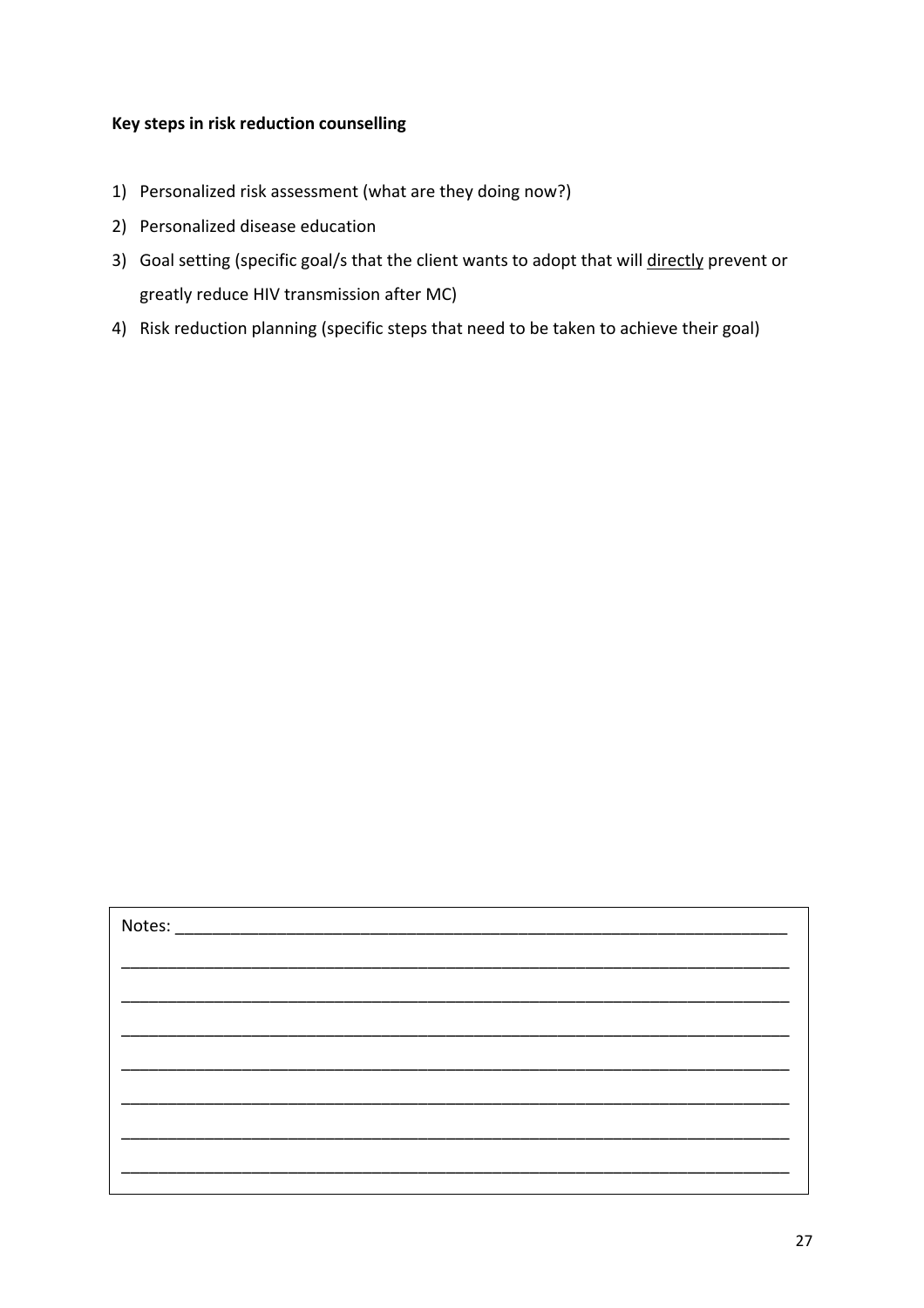<span id="page-27-0"></span>Each participant will play each of the three roles:

- 1. **Client:** You will choose a character profile from the envelope and "play" the role as designated.
- 2. **Counsellor:** Use your *MC Counselling Aid* to facilitate a client‐centred session to explore the benefits and risks of MC and your client's concerns.
- 3. **Observer:** Use the *Counselling Observation Tool* to guide and record your feedback. Be sure to observe the rules of good feedback:
	- a. Be specific by indicating the exact behaviour you observed
	- b. Focus on something the person can change
	- c. Focus on the behaviour, not the person
	- d. Note good behaviours/skills as well as those that need improvement

| Notes: |  |  |  |
|--------|--|--|--|
|        |  |  |  |
|        |  |  |  |
|        |  |  |  |
|        |  |  |  |
|        |  |  |  |
|        |  |  |  |
|        |  |  |  |
|        |  |  |  |
|        |  |  |  |
|        |  |  |  |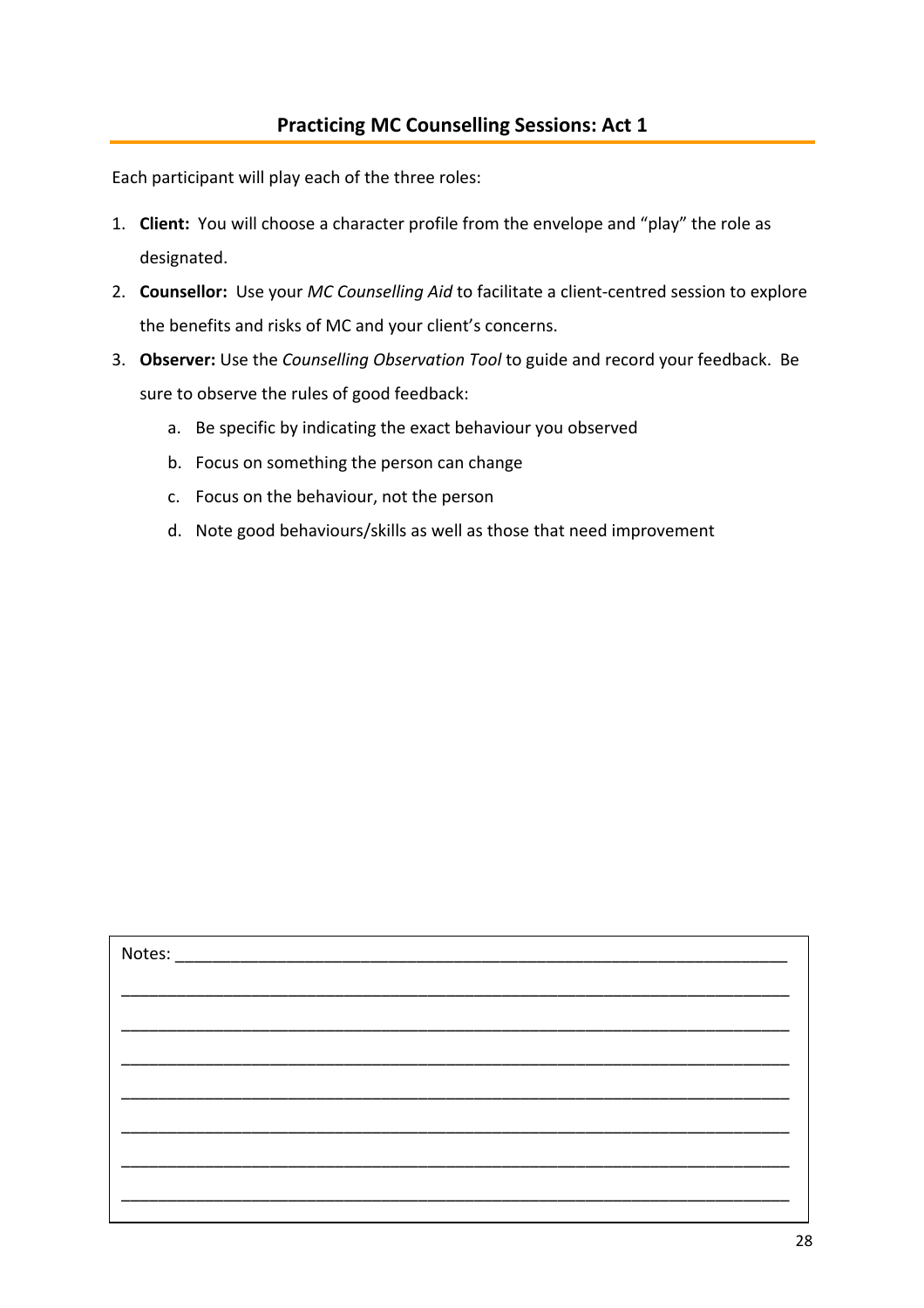## **DAY THREE**



"He that gives good advice, builds with one hand; he that gives good counsel and example, builds with both; but he that gives good admonition and bad example, builds with one hand and pulls down with the other." —Francis Bacon, Sr.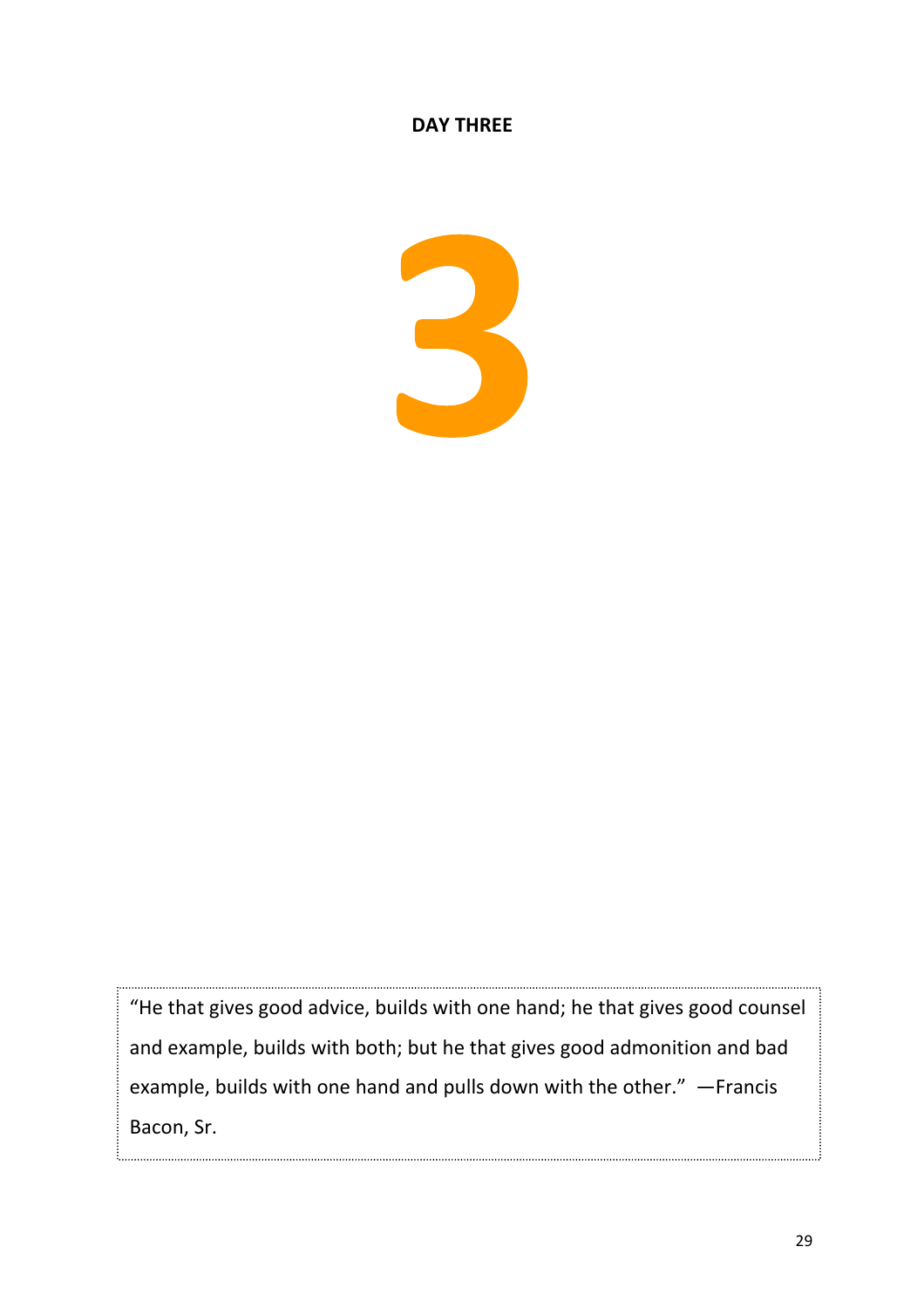# **Agenda**

Icebreaker: Skill and Concept Cards Counselling Special Populations: Women and Parents

## **BREAK**

Practicing MC Counselling: Act 2

Group Counselling

Counselling to Prevent Risk Compensation

#### **LUNCH**

Practicing MC Counselling: Act 3

Closing: Closing Statements

Evaluation and certificate distribution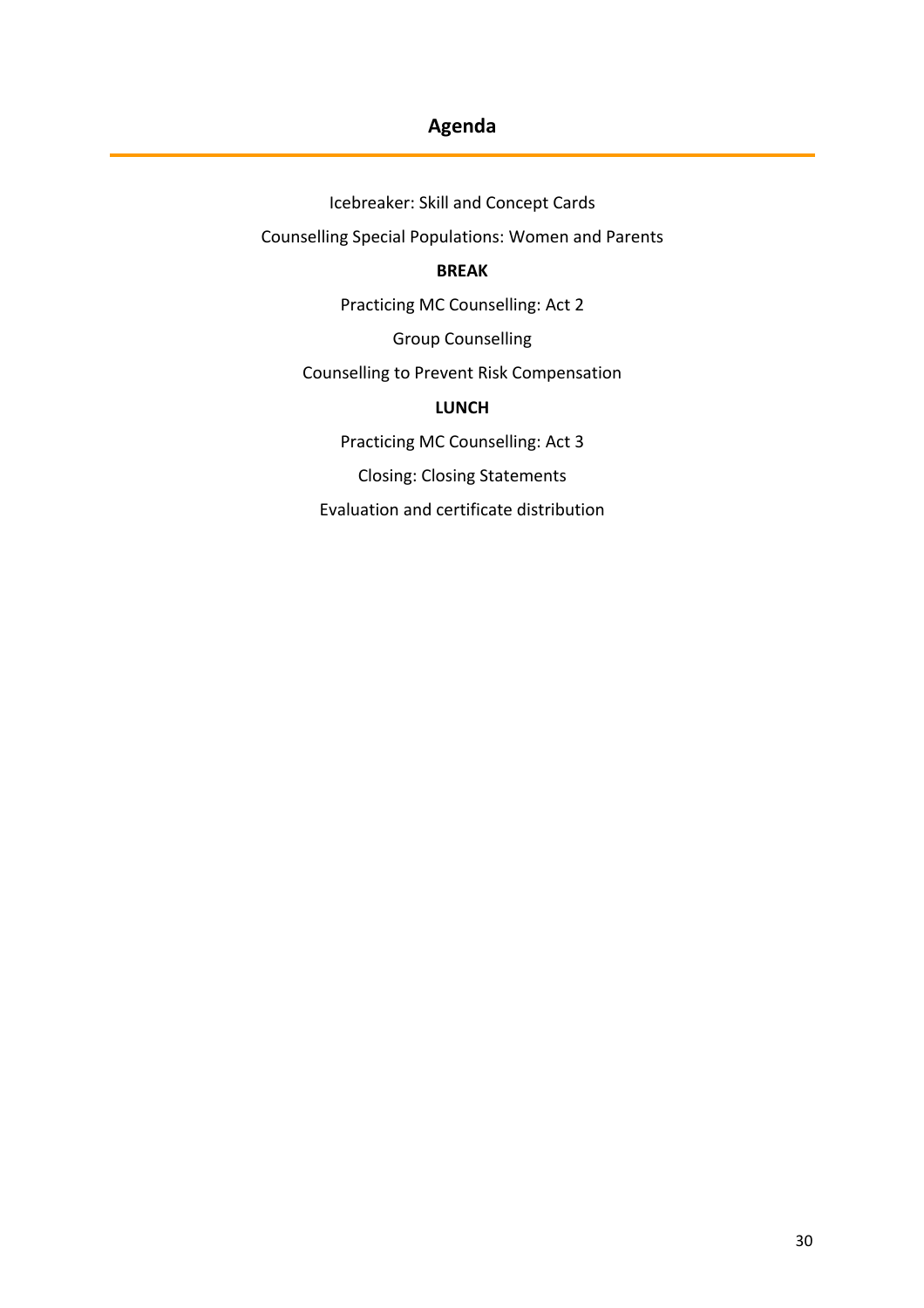## **Counselling Special Populations: Parents and Women**

<span id="page-30-0"></span>When counselling parents and women on MC, the following messages can be kept in mind while still maintaining a client-centred approach that responds to the needs and concerns of the client.

- 1. Key messages for **parents** about MC:
	- Discuss with children the benefits and possible risks associated with MC
	- Support children who want MC
	- Understand their role in signed consent
	- Monitor the healing process of the wound
	- Understanding the long‐term benefits of MC (especially for parents worried that MC might encourage their children to have sex)
- 2. Key messages for **women** (as sexual partners) about MC:
	- Go for couples HIV counselling and testing to benefit fully from MC
	- Talk about MC with your partner
	- Go with your partner to MC counselling
	- Support your partner during healing period
	- Continue to use condoms and limit number of sexual partners
	- Accompany partner to the clinic for the procedure

| Notes: |  |
|--------|--|
|        |  |
|        |  |
|        |  |
|        |  |
|        |  |
|        |  |
|        |  |
|        |  |
|        |  |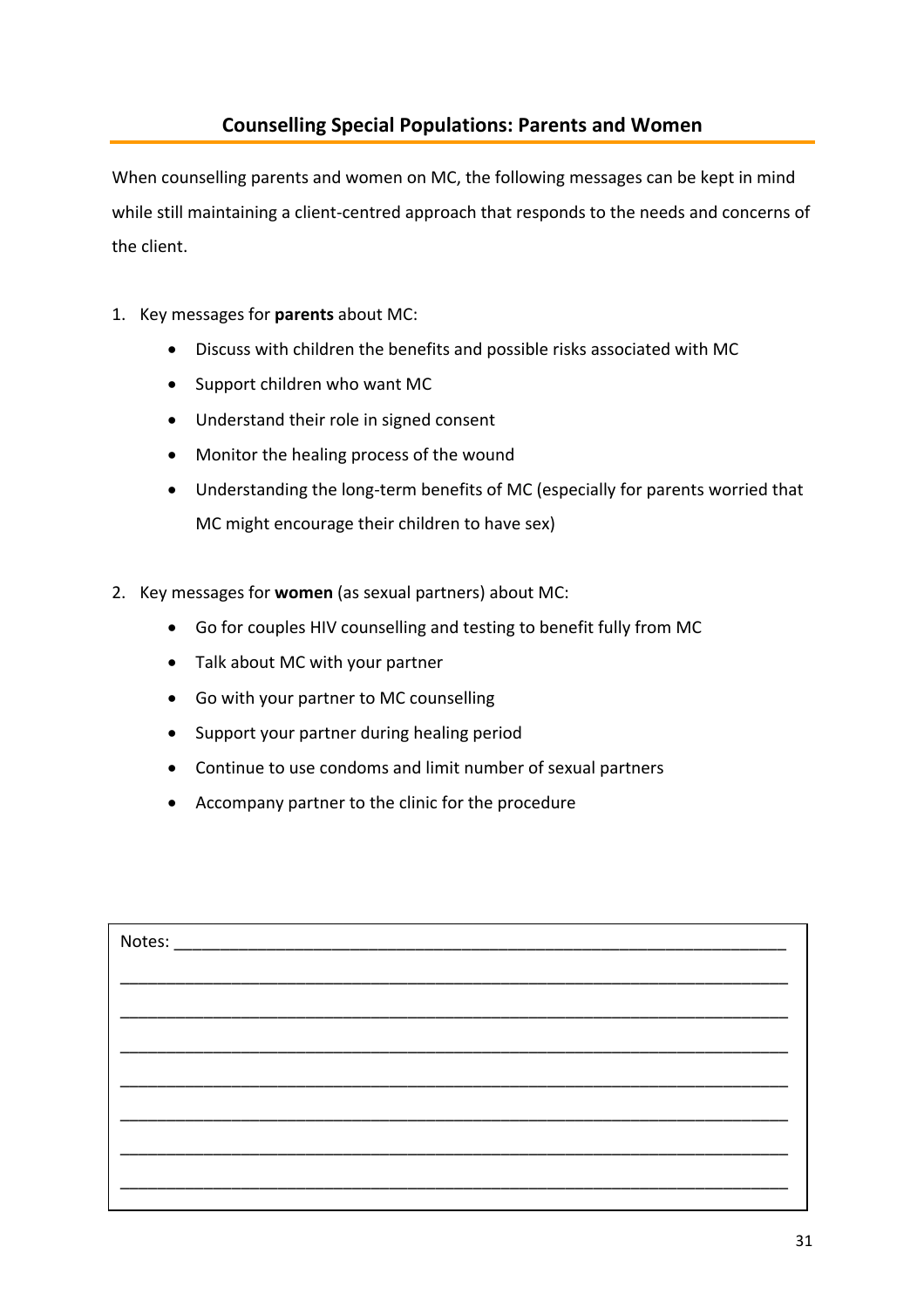<span id="page-31-0"></span>Each participant will play each of the three roles:

- 1. **Client:** You will choose a character profile from the envelope and "play" the role as designated.
- 2. **Counsellor:** Use your *MC Counselling Aid* to facilitate a client‐centred session to explore the benefits and risks of MC and your client's concerns.
- 3. **Observer:** Use the *Counselling Observation Tool* to guide and record your feedback. Be sure to observe the rules of good feedback:
	- a. Be specific by indicating the exact behaviour you observed
	- b. Focus on something the person can change
	- c. Focus on the behaviour, not the person
	- d. Note good behaviours/skills as well as those that need improvement

| Notes: |  |
|--------|--|
|        |  |
|        |  |
|        |  |
|        |  |
|        |  |
|        |  |
|        |  |
|        |  |
|        |  |
|        |  |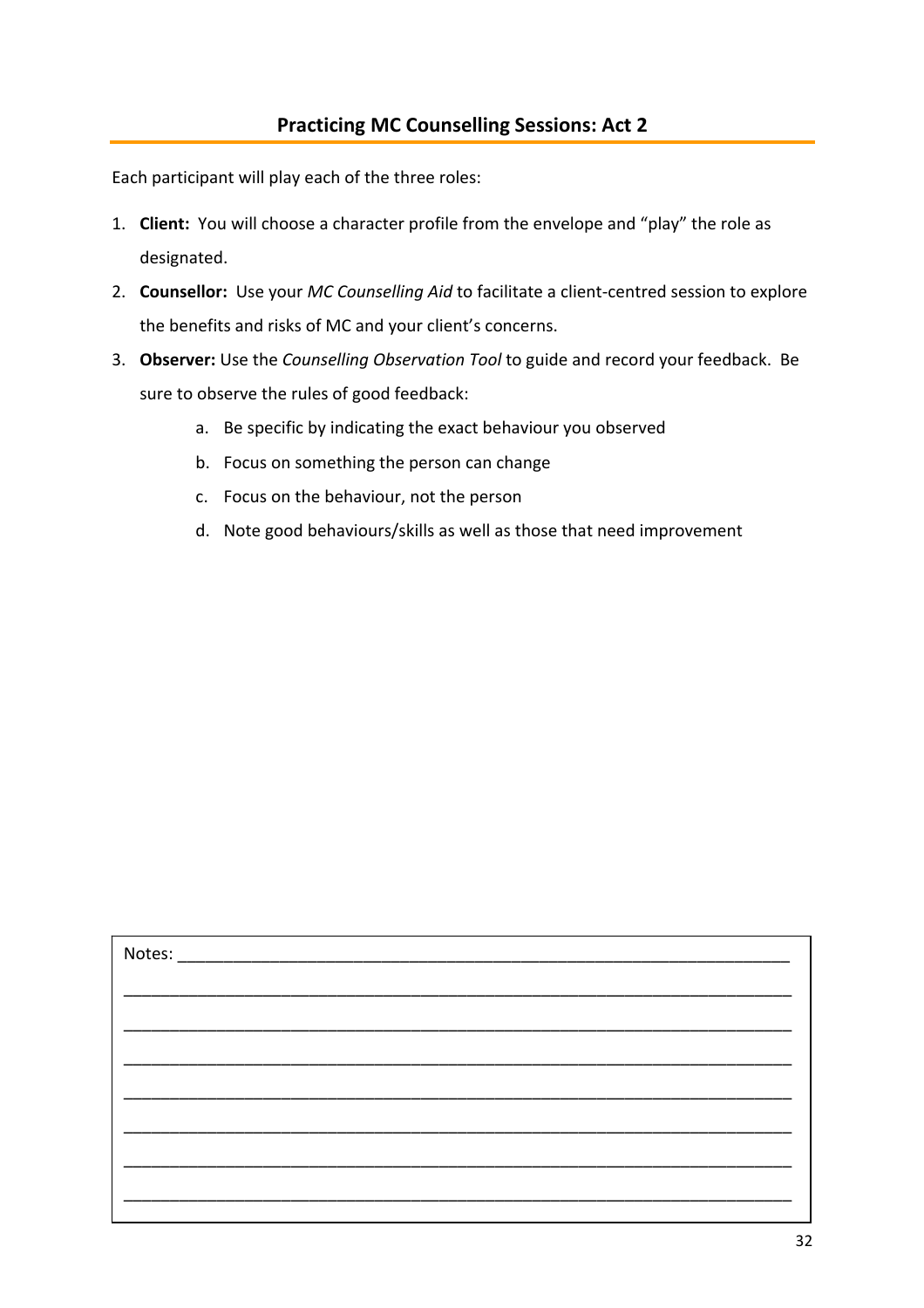## **Group Counselling**

<span id="page-32-0"></span>During group counselling sessions, you can cover many of the topics normally reserved for individual sessions. By covering some topics during a group counselling session, you can maximize the time a counsellor spends in an individual session by allowing them to focus on the specific concerns of the individual.

#### Topics that can be covered during group sessions

Topics reserved for individual sessions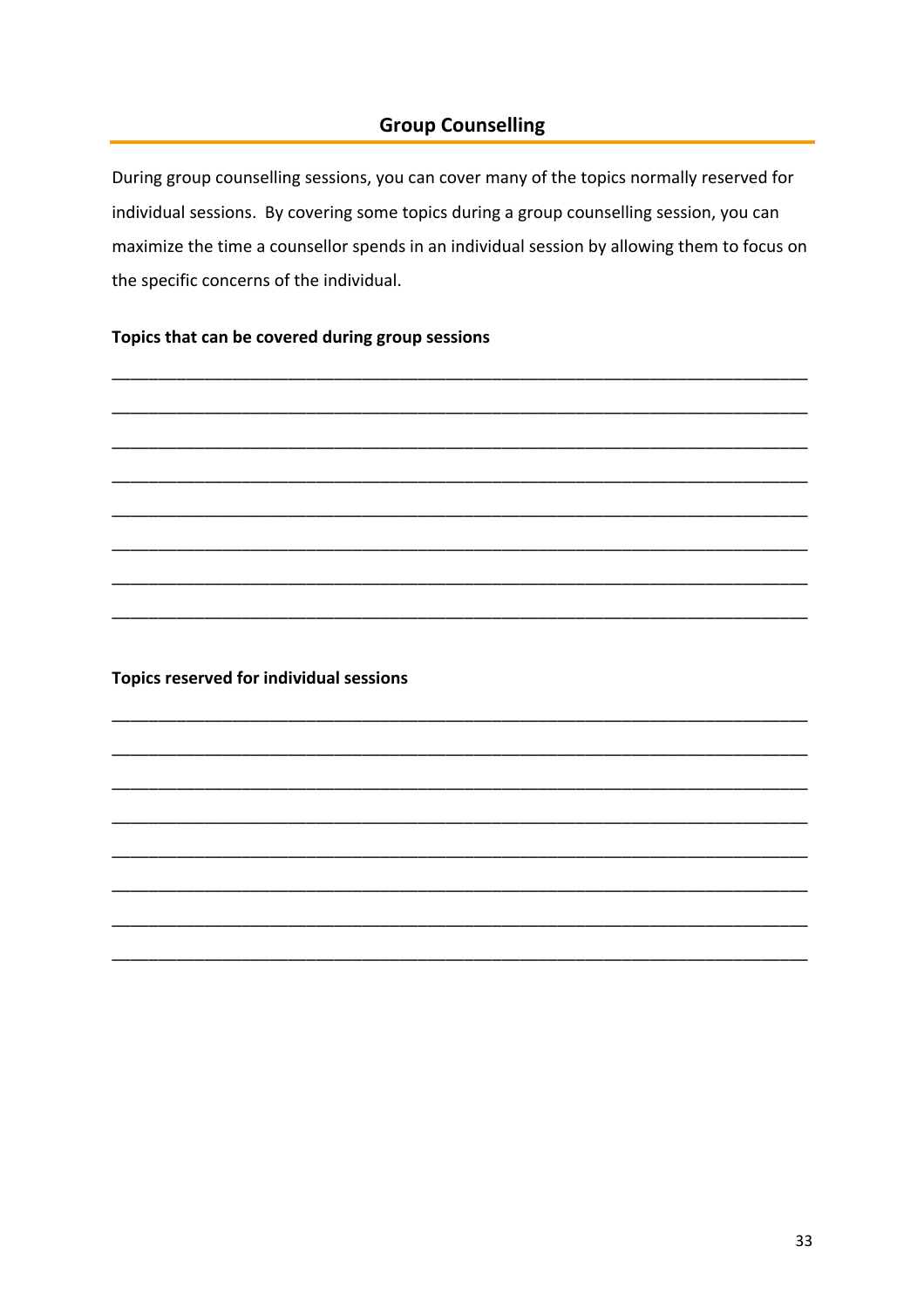### **Counselling to prevent risk compensation**

<span id="page-33-0"></span>Together, read the following news article:

#### **New Vision (Kampala),**

**PRESIDENT Museveni has warned about statements that circumcision reduces the risk of HIV/AIDS** by Cyprian Musoke, December 21, 2006

…"These days, there are many confusing messages. One of them is that if you are circumcised, you are less likely to catch AIDS even if you behave recklessly. Now what sort of message is that?" the President asked. "Sixty percent less at risk? Then what about the forty percent? If you have got one hundred circumcised people and they live recklessly, and sixty percent don't get AIDS but forty do, what are you looking for?" he mused.

Addressing the international medical students' convention on child health at Makerere University on Wednesday, Museveni said such messages were sending wrong signals to the population, and caused apathy in the fight against HIV/AIDS. He said Uganda's success was because of the clear message that there is no cure at all for AIDS. "The way we controlled AIDS was because of an unequivocal message that there is a sickness which is not curable, you get it through sex, and when you get it you die. Therefore, avoid all risky sexual behaviours,"…

#### **Strategies to help clients understand the need to protect themselves even after MC**

\_\_\_\_\_\_\_\_\_\_\_\_\_\_\_\_\_\_\_\_\_\_\_\_\_\_\_\_\_\_\_\_\_\_\_\_\_\_\_\_\_\_\_\_\_\_\_\_\_\_\_\_\_\_\_\_\_\_\_\_\_\_\_\_\_\_\_\_\_\_\_\_\_\_\_

\_\_\_\_\_\_\_\_\_\_\_\_\_\_\_\_\_\_\_\_\_\_\_\_\_\_\_\_\_\_\_\_\_\_\_\_\_\_\_\_\_\_\_\_\_\_\_\_\_\_\_\_\_\_\_\_\_\_\_\_\_\_\_\_\_\_\_\_\_\_\_\_\_\_\_

\_\_\_\_\_\_\_\_\_\_\_\_\_\_\_\_\_\_\_\_\_\_\_\_\_\_\_\_\_\_\_\_\_\_\_\_\_\_\_\_\_\_\_\_\_\_\_\_\_\_\_\_\_\_\_\_\_\_\_\_\_\_\_\_\_\_\_\_\_\_\_\_\_\_\_

\_\_\_\_\_\_\_\_\_\_\_\_\_\_\_\_\_\_\_\_\_\_\_\_\_\_\_\_\_\_\_\_\_\_\_\_\_\_\_\_\_\_\_\_\_\_\_\_\_\_\_\_\_\_\_\_\_\_\_\_\_\_\_\_\_\_\_\_\_\_\_\_\_\_\_

\_\_\_\_\_\_\_\_\_\_\_\_\_\_\_\_\_\_\_\_\_\_\_\_\_\_\_\_\_\_\_\_\_\_\_\_\_\_\_\_\_\_\_\_\_\_\_\_\_\_\_\_\_\_\_\_\_\_\_\_\_\_\_\_\_\_\_\_\_\_\_\_\_\_\_

\_\_\_\_\_\_\_\_\_\_\_\_\_\_\_\_\_\_\_\_\_\_\_\_\_\_\_\_\_\_\_\_\_\_\_\_\_\_\_\_\_\_\_\_\_\_\_\_\_\_\_\_\_\_\_\_\_\_\_\_\_\_\_\_\_\_\_\_\_\_\_\_\_\_\_

\_\_\_\_\_\_\_\_\_\_\_\_\_\_\_\_\_\_\_\_\_\_\_\_\_\_\_\_\_\_\_\_\_\_\_\_\_\_\_\_\_\_\_\_\_\_\_\_\_\_\_\_\_\_\_\_\_\_\_\_\_\_\_\_\_\_\_\_\_\_\_\_\_\_\_

\_\_\_\_\_\_\_\_\_\_\_\_\_\_\_\_\_\_\_\_\_\_\_\_\_\_\_\_\_\_\_\_\_\_\_\_\_\_\_\_\_\_\_\_\_\_\_\_\_\_\_\_\_\_\_\_\_\_\_\_\_\_\_\_\_\_\_\_\_\_\_\_\_\_\_

\_\_\_\_\_\_\_\_\_\_\_\_\_\_\_\_\_\_\_\_\_\_\_\_\_\_\_\_\_\_\_\_\_\_\_\_\_\_\_\_\_\_\_\_\_\_\_\_\_\_\_\_\_\_\_\_\_\_\_\_\_\_\_\_\_\_\_\_\_\_\_\_\_\_\_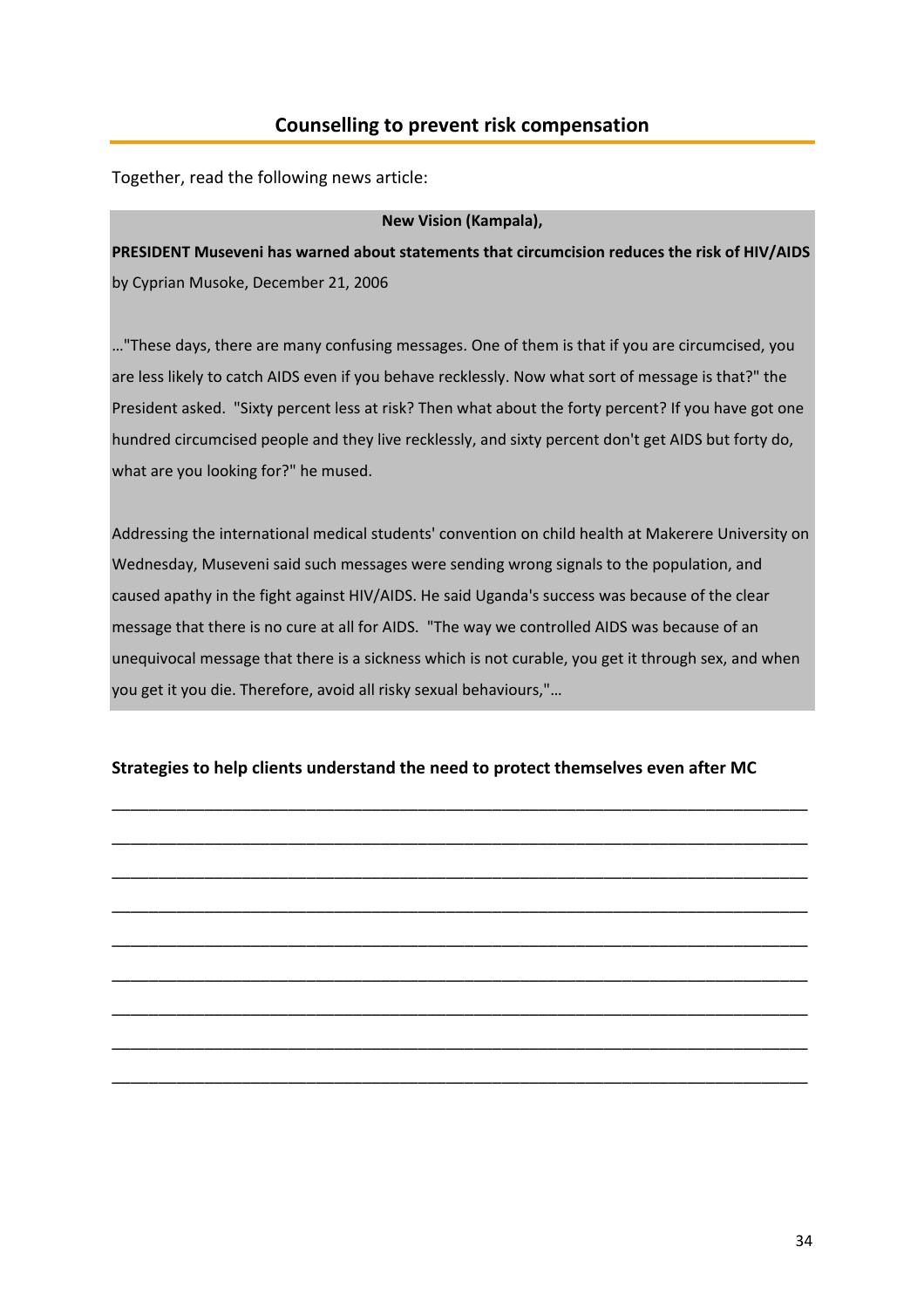<span id="page-34-0"></span>Each participant will play each of the three roles:

- 1. **Client:** You will choose a character profile from the envelope and "play" the role as designated.
- 2. **Counsellor:** Use your *MC Counselling Aid* to facilitate a client‐centred session to explore the benefits and risks of MC and your client's concerns.
- 3. **Observer:** Use the *Counselling Observation Tool* to guide and record your feedback. Be sure to observe the rules of good feedback:
	- a. Be specific by indicating the exact behaviour you observed
	- b. Focus on something the person can change
	- c. Focus on the behaviour, not the person
	- d. Note good behaviours/skills as well as those that need improvement

| Notes: |  |
|--------|--|
|        |  |
|        |  |
|        |  |
|        |  |
|        |  |
|        |  |
|        |  |
|        |  |
|        |  |
|        |  |
|        |  |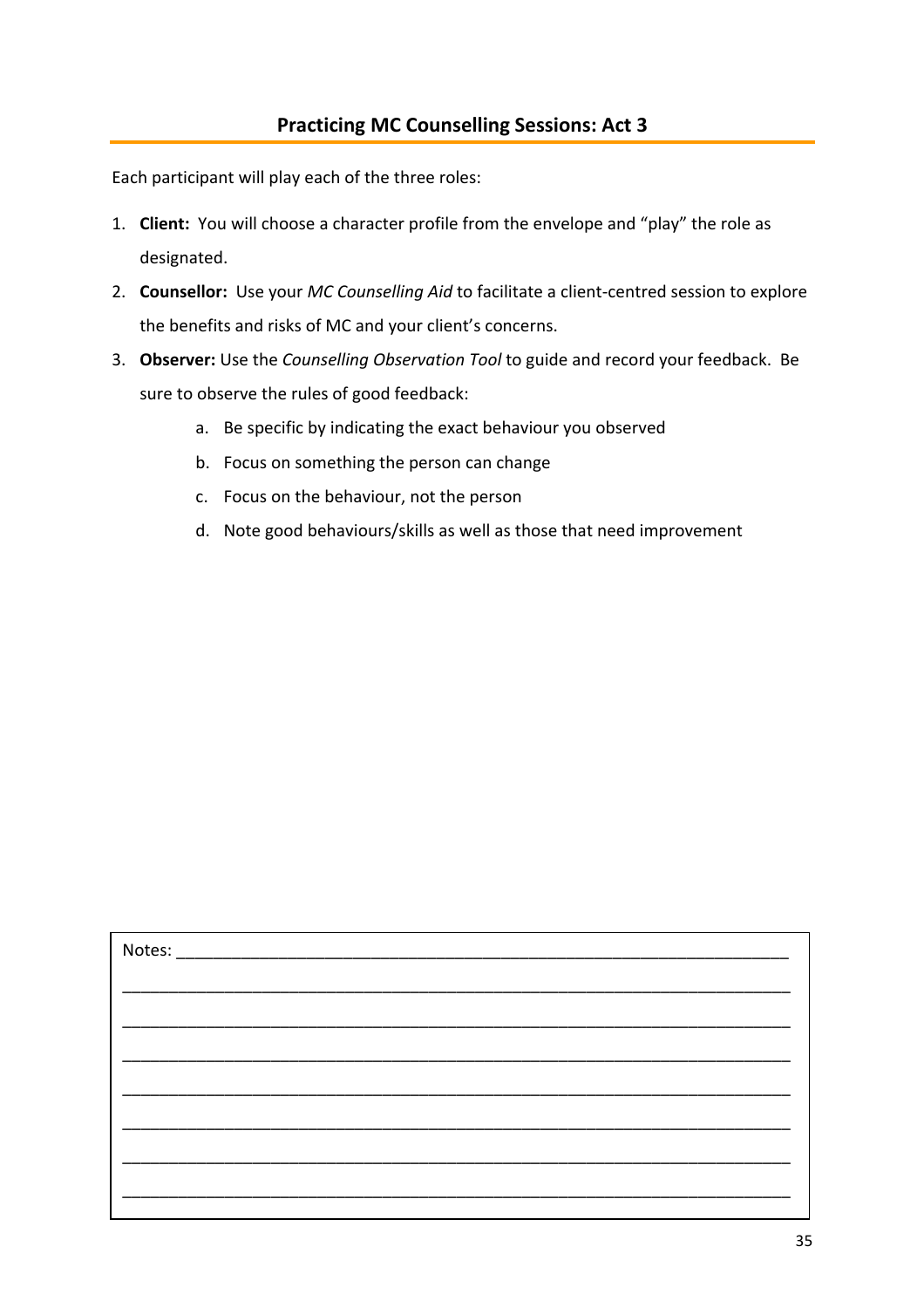<span id="page-35-0"></span>Please complete any or all of the statements to summarize your experience of this training workshop. You will be asked to share one with the group.

I learned…

I feel…

I was surprised…

I'm wondering…

I've re‐discovered…

I figured out…

I appreciated…

I felt challenged…

I understand better…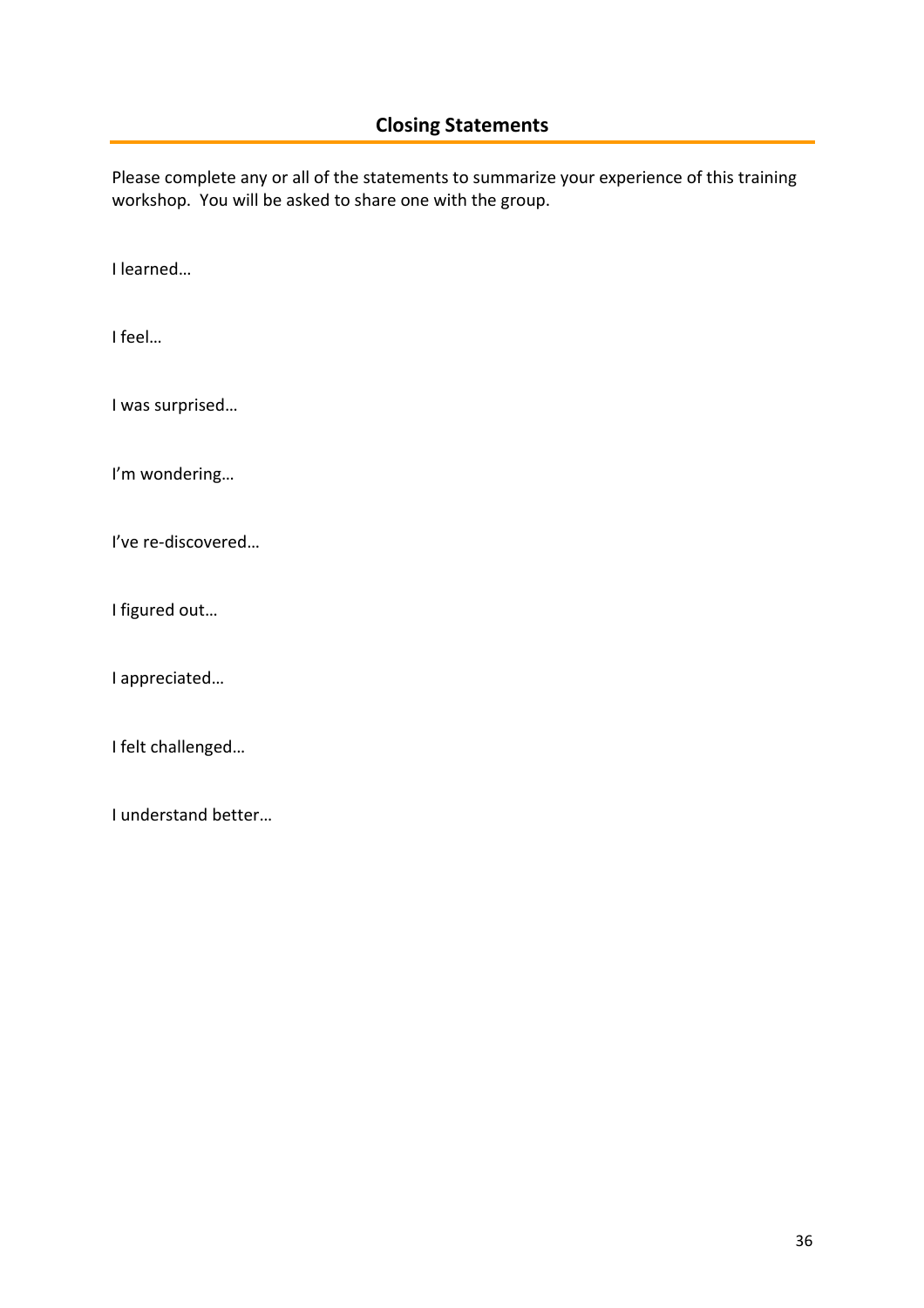# **Training Evaluation Form**

Your opinions about the training content, presenters, and format are very important to us. The responses that you give will be extremely useful in planning future trainings and in the development of training materials.

### **I. Content**

- 1. Please circle the appropriate response for your overall rating of the training content.
	- a. Very useful information
	- b. Useful information
	- c. Information not of much use
- 2. What is the most useful piece of information you will take away from this training?

\_\_\_\_\_\_\_\_\_\_\_\_\_\_\_\_\_\_\_\_\_\_\_\_\_\_\_\_\_\_\_\_\_\_\_\_\_\_\_\_\_\_\_\_\_\_\_\_\_\_\_\_\_\_\_\_\_\_\_\_\_\_\_\_\_\_\_\_\_\_\_\_\_\_\_ \_\_\_\_\_\_\_\_\_\_\_\_\_\_\_\_\_\_\_\_\_\_\_\_\_\_\_\_\_\_\_\_\_\_\_\_\_\_\_\_\_\_\_\_\_\_\_\_\_\_\_\_\_\_\_\_\_\_\_\_\_\_\_\_\_\_\_\_\_\_\_\_\_\_\_

\_\_\_\_\_\_\_\_\_\_\_\_\_\_\_\_\_\_\_\_\_\_\_\_\_\_\_\_\_\_\_\_\_\_\_\_\_\_\_\_\_\_\_\_\_\_\_\_\_\_\_\_\_\_\_\_\_\_\_\_\_\_\_\_\_\_\_\_\_\_\_\_\_\_\_ \_\_\_\_\_\_\_\_\_\_\_\_\_\_\_\_\_\_\_\_\_\_\_\_\_\_\_\_\_\_\_\_\_\_\_\_\_\_\_\_\_\_\_\_\_\_\_\_\_\_\_\_\_\_\_\_\_\_\_\_\_\_\_\_\_\_\_\_\_\_\_\_\_\_\_

\_\_\_\_\_\_\_\_\_\_\_\_\_\_\_\_\_\_\_\_\_\_\_\_\_\_\_\_\_\_\_\_\_\_\_\_\_\_\_\_\_\_\_\_\_\_\_\_\_\_\_\_\_\_\_\_\_\_\_\_\_\_\_\_\_\_\_\_\_\_\_\_\_\_\_ \_\_\_\_\_\_\_\_\_\_\_\_\_\_\_\_\_\_\_\_\_\_\_\_\_\_\_\_\_\_\_\_\_\_\_\_\_\_\_\_\_\_\_\_\_\_\_\_\_\_\_\_\_\_\_\_\_\_\_\_\_\_\_\_\_\_\_\_\_\_\_\_\_\_\_

\_\_\_\_\_\_\_\_\_\_\_\_\_\_\_\_\_\_\_\_\_\_\_\_\_\_\_\_\_\_\_\_\_\_\_\_\_\_\_\_\_\_\_\_\_\_\_\_\_\_\_\_\_\_\_\_\_\_\_\_\_\_\_\_\_\_\_\_\_\_\_\_\_\_\_ \_\_\_\_\_\_\_\_\_\_\_\_\_\_\_\_\_\_\_\_\_\_\_\_\_\_\_\_\_\_\_\_\_\_\_\_\_\_\_\_\_\_\_\_\_\_\_\_\_\_\_\_\_\_\_\_\_\_\_\_\_\_\_\_\_\_\_\_\_\_\_\_\_\_\_

3. What were the least useful parts of this training?

4. What information was missing from this training?

5. What will you do differently as a result of having attended this training?

#### **II. Trainer**

Please check the box to rate the following aspects related to the trainer and add any comments you may have.

| 1. Training style                                          | Excellent | Good | Poor |
|------------------------------------------------------------|-----------|------|------|
| 2. Trainer's knowledge<br>of the subject                   | Excellent | Good | Poor |
| 3. Trainer's responsiveness   Excellent<br>to participants |           | Good | Poor |
|                                                            |           |      |      |